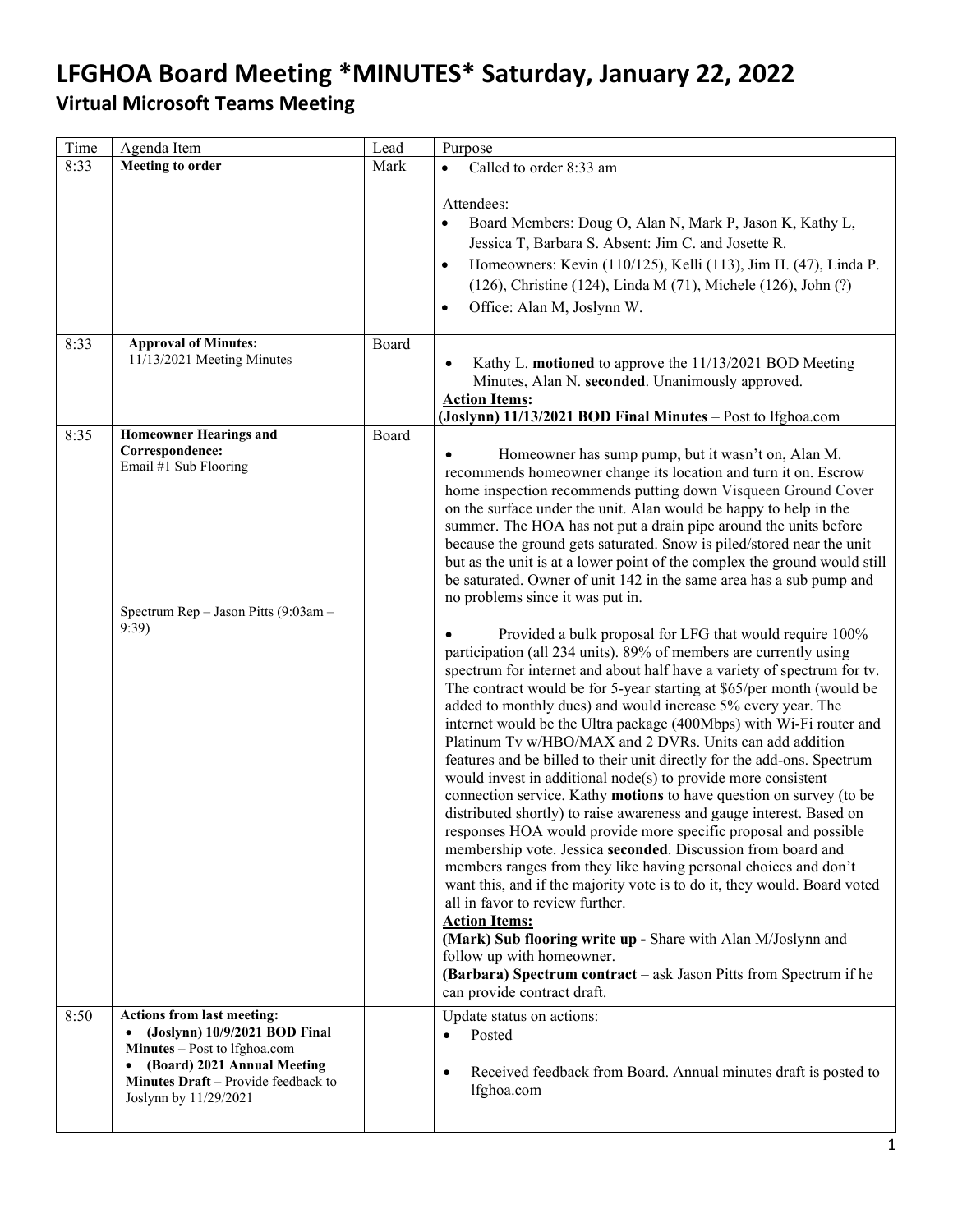| 10:12 | (Alan M.) Fire safety – Check trees<br>$\bullet$<br>at unit 126 to see if they need to be<br>removed.<br>(Alan M.) Fire Department -<br>$\bullet$<br>Invite fire dept to complex to review<br>safety and become familiar with area.<br>• (Kathy L./Jessica T.) Winter<br>Newsletter Content - Write up about<br>fire safety. Work with Jessica T.<br>(Jessica T.) Winter Newsletter<br><b>Content</b> – Looking for LFG Members<br>to participate in FireWise.org set up.<br>(Jessica) Newsletter – Request for<br>interested members to join committees.<br>(Office/Jessica) BOD Meeting in-<br>٠<br><b>person &amp; virtual</b> – How to<br>accommodate that?<br>• (Alan M.) Aging report – Review<br>small amounts owed w/McClintock<br>• (Barbara) Spectrum bulk package<br>- Ask Spectrum rep to come to<br>1/22/2022 BOD Meeting at 9AM to<br>answer question.<br>• (Board) Spectrum Question - Send<br>questions to Barbara before 1/22/2022<br><b>BOD</b> Meeting. | The Pine tree has possibly outgrown its space, it's close to the<br>$\bullet$<br>deck and doesn't let much light in. Regarding fire safety branches<br>are 10-15 ft above roof line fire dept is ok with it. Would need<br>permit from TRPA to remove because of the size. The fur is fine<br>and gets trimmed annually, there's another tree intertwined with it<br>that could possibly be removed.<br>Snow needs to melt so the fire dept can review thoroughly.<br>$\bullet$<br>Done. Newsletter distributed by mail in dues statements and<br>$\bullet$<br>emailed to members who prefer email.<br>Requested<br>$\bullet$<br>Requested<br>$\bullet$<br>*Jessica asked if another Board member would be interested in<br>taking over as editor and she would still contribute. Barbara will<br>help but not take over at this time.<br>To be reviewed<br>$\bullet$<br>Accountant/Auditor would not appreciate complete write off of<br>$\bullet$<br>amounts. Possibly zero out items less than \$1.<br>Scheduled<br>Sent<br>$\bullet$<br><b>Action Items:</b><br>(Board) Unit 126 tree - Review possible tree removal, go physically<br>look at the trees (revisit in May)<br>(Alan M.) Fire Department - Invite fire dept to complex in spring to<br>review safety and become familiar with area<br>(Board) Newsletter – Provide content to Jessica by the next meeting.<br>(Office/Jessica) BOD Meeting in-person & virtual – How to<br>accommodate that? |
|-------|----------------------------------------------------------------------------------------------------------------------------------------------------------------------------------------------------------------------------------------------------------------------------------------------------------------------------------------------------------------------------------------------------------------------------------------------------------------------------------------------------------------------------------------------------------------------------------------------------------------------------------------------------------------------------------------------------------------------------------------------------------------------------------------------------------------------------------------------------------------------------------------------------------------------------------------------------------------------------|----------------------------------------------------------------------------------------------------------------------------------------------------------------------------------------------------------------------------------------------------------------------------------------------------------------------------------------------------------------------------------------------------------------------------------------------------------------------------------------------------------------------------------------------------------------------------------------------------------------------------------------------------------------------------------------------------------------------------------------------------------------------------------------------------------------------------------------------------------------------------------------------------------------------------------------------------------------------------------------------------------------------------------------------------------------------------------------------------------------------------------------------------------------------------------------------------------------------------------------------------------------------------------------------------------------------------------------------------------------------------------------------------------------------------------------------------------------|
|       |                                                                                                                                                                                                                                                                                                                                                                                                                                                                                                                                                                                                                                                                                                                                                                                                                                                                                                                                                                            | (Mark) Survey – finalize to be distributed                                                                                                                                                                                                                                                                                                                                                                                                                                                                                                                                                                                                                                                                                                                                                                                                                                                                                                                                                                                                                                                                                                                                                                                                                                                                                                                                                                                                                     |
|       |                                                                                                                                                                                                                                                                                                                                                                                                                                                                                                                                                                                                                                                                                                                                                                                                                                                                                                                                                                            | (Joslynn) Aging report - reach out to homeowners that have amounts<br>due.                                                                                                                                                                                                                                                                                                                                                                                                                                                                                                                                                                                                                                                                                                                                                                                                                                                                                                                                                                                                                                                                                                                                                                                                                                                                                                                                                                                     |
| 10:15 | <b>Old Business:</b>                                                                                                                                                                                                                                                                                                                                                                                                                                                                                                                                                                                                                                                                                                                                                                                                                                                                                                                                                       |                                                                                                                                                                                                                                                                                                                                                                                                                                                                                                                                                                                                                                                                                                                                                                                                                                                                                                                                                                                                                                                                                                                                                                                                                                                                                                                                                                                                                                                                |
|       | (Alan M.) TTSD Contract – swap<br>٠<br>3-yard dumpster for 6-yard dumpster at<br>the end of Glen Bard for June, July,<br>August.                                                                                                                                                                                                                                                                                                                                                                                                                                                                                                                                                                                                                                                                                                                                                                                                                                           | Alan will set this up (either one 6yrd or two 3yrd dumpsters).                                                                                                                                                                                                                                                                                                                                                                                                                                                                                                                                                                                                                                                                                                                                                                                                                                                                                                                                                                                                                                                                                                                                                                                                                                                                                                                                                                                                 |
|       | • (Alan M) Pool Renovation Project<br>Monthly Report: Provide updates at ne<br>xt board - Status update.                                                                                                                                                                                                                                                                                                                                                                                                                                                                                                                                                                                                                                                                                                                                                                                                                                                                   | County reviewed plans and sent back to contractor in December.<br>Contractor is working with ADA Pros engineer to send plans back to<br>County. Estimating that permit will be ready for work to start in May.                                                                                                                                                                                                                                                                                                                                                                                                                                                                                                                                                                                                                                                                                                                                                                                                                                                                                                                                                                                                                                                                                                                                                                                                                                                 |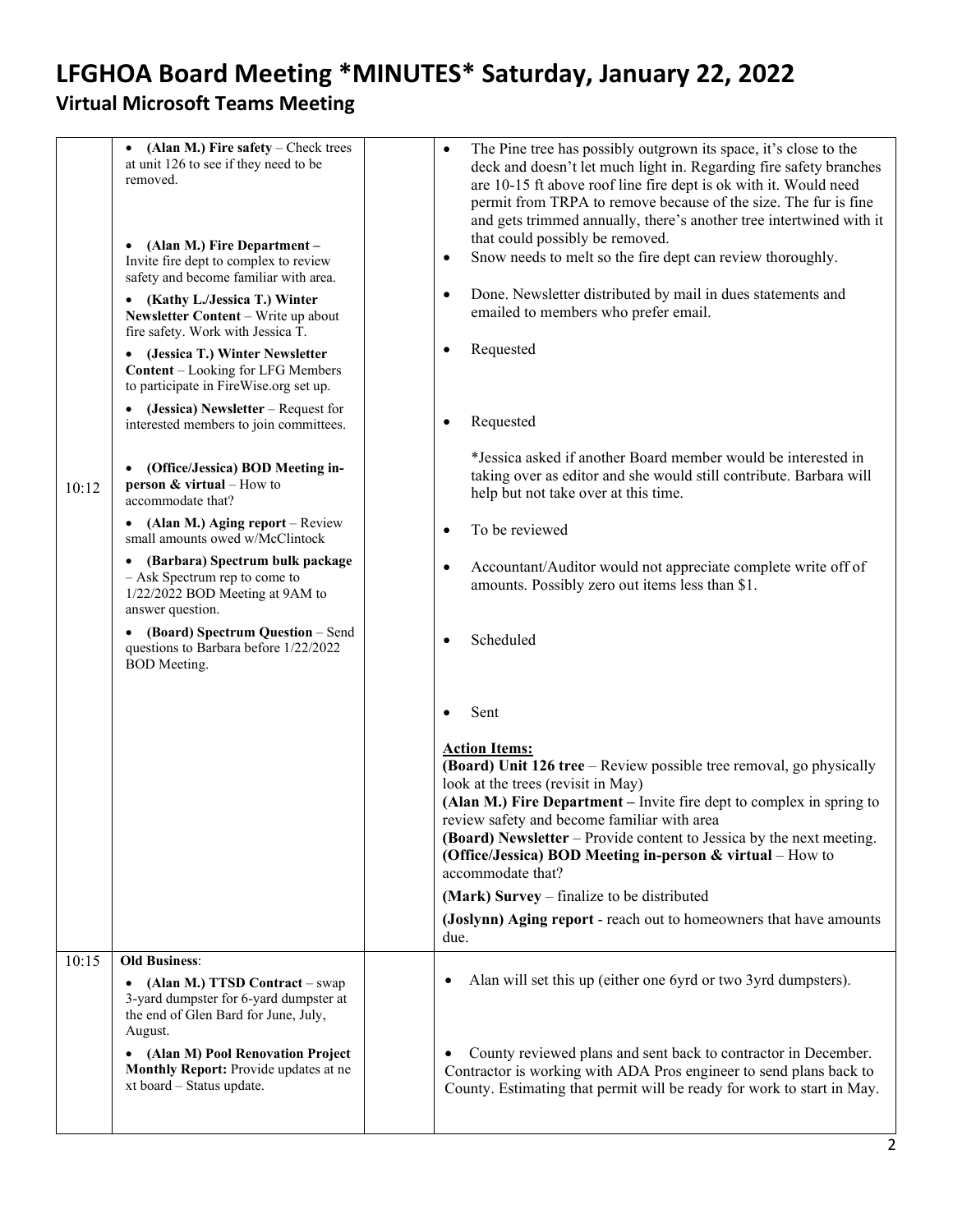# **LFGHOA Board Meeting \*MINUTES\* Saturday, January 22, 2022**

### **Virtual Microsoft Teams Meeting**

<span id="page-2-0"></span>

|       | Contact building department -<br>$\circ$<br>for permit time frame/update<br><b>How to address</b><br>$\bullet$<br>process/notification to members for<br>fires and the like.<br>(Jason) ACH Transition proposal<br>$-\frac{\text{Presentation}}{\text{P}}$ for January BOD meeting |         | Provide resources (posted some to lfghoa.com), but not be<br>$\bullet$<br>responsible for direct information.<br>Discussion about proposal. Discussion about not doing a payment<br>option other than personal check or bank checks. When members use<br>bill pay through their banks we receive checks as HOA bank doesn't<br>have electronic payment set up from other banks. Kathy motioned to<br>move forward with Jason K's recommendation to move forward with<br>Pay Simple. Doug seconded.<br><b>Action Items:</b><br>(Office/Jason) ACH Transition - work with accountant to make<br>change and send notice to homeowners.<br>(Jessica/Barbara) Newsletter Topic - New payment option |
|-------|------------------------------------------------------------------------------------------------------------------------------------------------------------------------------------------------------------------------------------------------------------------------------------|---------|------------------------------------------------------------------------------------------------------------------------------------------------------------------------------------------------------------------------------------------------------------------------------------------------------------------------------------------------------------------------------------------------------------------------------------------------------------------------------------------------------------------------------------------------------------------------------------------------------------------------------------------------------------------------------------------------|
| 10:36 | <b>New Business:</b>                                                                                                                                                                                                                                                               | Mark    |                                                                                                                                                                                                                                                                                                                                                                                                                                                                                                                                                                                                                                                                                                |
|       | Schedule future Board Meeting dates<br>$\bullet$<br>LFG Anniversary Celebration                                                                                                                                                                                                    |         | Board Meeting dates for 2022:<br>2/12/2022, 3/19/2022, 4/30/2022, 5/14/2022, 6/18/2022, 7/23/2022,<br>8/20/2022, 9/17/2022, 10/8/2022 (Board & Annual Meeting),<br>11/19/2022, No December date.                                                                                                                                                                                                                                                                                                                                                                                                                                                                                               |
|       |                                                                                                                                                                                                                                                                                    | Barbara | Possible schedule for 7/16 or 7/23 from 12-3 at the Gazebo, can                                                                                                                                                                                                                                                                                                                                                                                                                                                                                                                                                                                                                                |
|       |                                                                                                                                                                                                                                                                                    |         | there be a budget for DJ, food balloons etc.?<br><b>Action Item:</b>                                                                                                                                                                                                                                                                                                                                                                                                                                                                                                                                                                                                                           |
|       |                                                                                                                                                                                                                                                                                    |         | (Joslynn) Board meeting dates - Post the dates to website, message                                                                                                                                                                                                                                                                                                                                                                                                                                                                                                                                                                                                                             |
|       |                                                                                                                                                                                                                                                                                    |         | board outside office and mail w/statements.<br>(Barbara) Celebration Budget - provide proposal of budget at next                                                                                                                                                                                                                                                                                                                                                                                                                                                                                                                                                                               |
|       |                                                                                                                                                                                                                                                                                    |         | meeting for board vote.                                                                                                                                                                                                                                                                                                                                                                                                                                                                                                                                                                                                                                                                        |
| 10:50 | <b>Committee Reports:</b>                                                                                                                                                                                                                                                          |         |                                                                                                                                                                                                                                                                                                                                                                                                                                                                                                                                                                                                                                                                                                |
|       | (Board) Determine Officers,<br>$\bullet$<br>Committees & Chairs for 2022                                                                                                                                                                                                           |         | Mark - President                                                                                                                                                                                                                                                                                                                                                                                                                                                                                                                                                                                                                                                                               |
|       |                                                                                                                                                                                                                                                                                    |         | Alan N - Vice President<br>Jessica - Secretary                                                                                                                                                                                                                                                                                                                                                                                                                                                                                                                                                                                                                                                 |
|       |                                                                                                                                                                                                                                                                                    |         | Jason - Treasurer                                                                                                                                                                                                                                                                                                                                                                                                                                                                                                                                                                                                                                                                              |
|       |                                                                                                                                                                                                                                                                                    |         | Kathy motioned for positions to stay the same. Barbara seconded. All                                                                                                                                                                                                                                                                                                                                                                                                                                                                                                                                                                                                                           |
|       |                                                                                                                                                                                                                                                                                    |         | in favor.<br>Committee Chairs to stay the same.                                                                                                                                                                                                                                                                                                                                                                                                                                                                                                                                                                                                                                                |
|       |                                                                                                                                                                                                                                                                                    |         |                                                                                                                                                                                                                                                                                                                                                                                                                                                                                                                                                                                                                                                                                                |
|       | 9/18/2021 (Jim/Alan M) Lawn<br>$\bullet$<br>Maintenance: Detailed proposal                                                                                                                                                                                                         |         | Alan to get proposal after the snow melts<br>٠                                                                                                                                                                                                                                                                                                                                                                                                                                                                                                                                                                                                                                                 |
|       | with cost estimate.                                                                                                                                                                                                                                                                |         | Action Item:                                                                                                                                                                                                                                                                                                                                                                                                                                                                                                                                                                                                                                                                                   |
|       |                                                                                                                                                                                                                                                                                    |         | 9/18/2021 (Jim/Alan M) Lawn Maintenance: Detailed proposal with<br>cost estimate.                                                                                                                                                                                                                                                                                                                                                                                                                                                                                                                                                                                                              |
|       |                                                                                                                                                                                                                                                                                    |         | (Committee Chairs) Committee Membership - provide updated                                                                                                                                                                                                                                                                                                                                                                                                                                                                                                                                                                                                                                      |
|       |                                                                                                                                                                                                                                                                                    |         | members list by next meeting.                                                                                                                                                                                                                                                                                                                                                                                                                                                                                                                                                                                                                                                                  |
|       |                                                                                                                                                                                                                                                                                    |         | (Alan N) Rules $\&$ Regs – Governing Docs status update                                                                                                                                                                                                                                                                                                                                                                                                                                                                                                                                                                                                                                        |
|       |                                                                                                                                                                                                                                                                                    |         | (Mark) Admin Committee - GM Retirement update                                                                                                                                                                                                                                                                                                                                                                                                                                                                                                                                                                                                                                                  |
| 10:58 | <b>Financials:</b>                                                                                                                                                                                                                                                                 | Jason   |                                                                                                                                                                                                                                                                                                                                                                                                                                                                                                                                                                                                                                                                                                |
|       | <b>October Financials</b><br>$\bullet$<br><b>November Financials</b>                                                                                                                                                                                                               |         | Review<br>$\bullet$<br>Accountant is still working on end of year financials but based on                                                                                                                                                                                                                                                                                                                                                                                                                                                                                                                                                                                                      |
|       |                                                                                                                                                                                                                                                                                    |         | November we are looking to be on track for operating account and                                                                                                                                                                                                                                                                                                                                                                                                                                                                                                                                                                                                                               |
|       |                                                                                                                                                                                                                                                                                    |         | under projection for reserve account (waiting on pool renovation                                                                                                                                                                                                                                                                                                                                                                                                                                                                                                                                                                                                                               |
|       |                                                                                                                                                                                                                                                                                    |         | permit, which caused delay on upgrade).<br>One homeowner pays in lump sums so does become behind but                                                                                                                                                                                                                                                                                                                                                                                                                                                                                                                                                                                           |
|       | Aging Report [emailed to Board<br>for privacy]                                                                                                                                                                                                                                     |         | they always pay (including late fees). Alan is not concerned.                                                                                                                                                                                                                                                                                                                                                                                                                                                                                                                                                                                                                                  |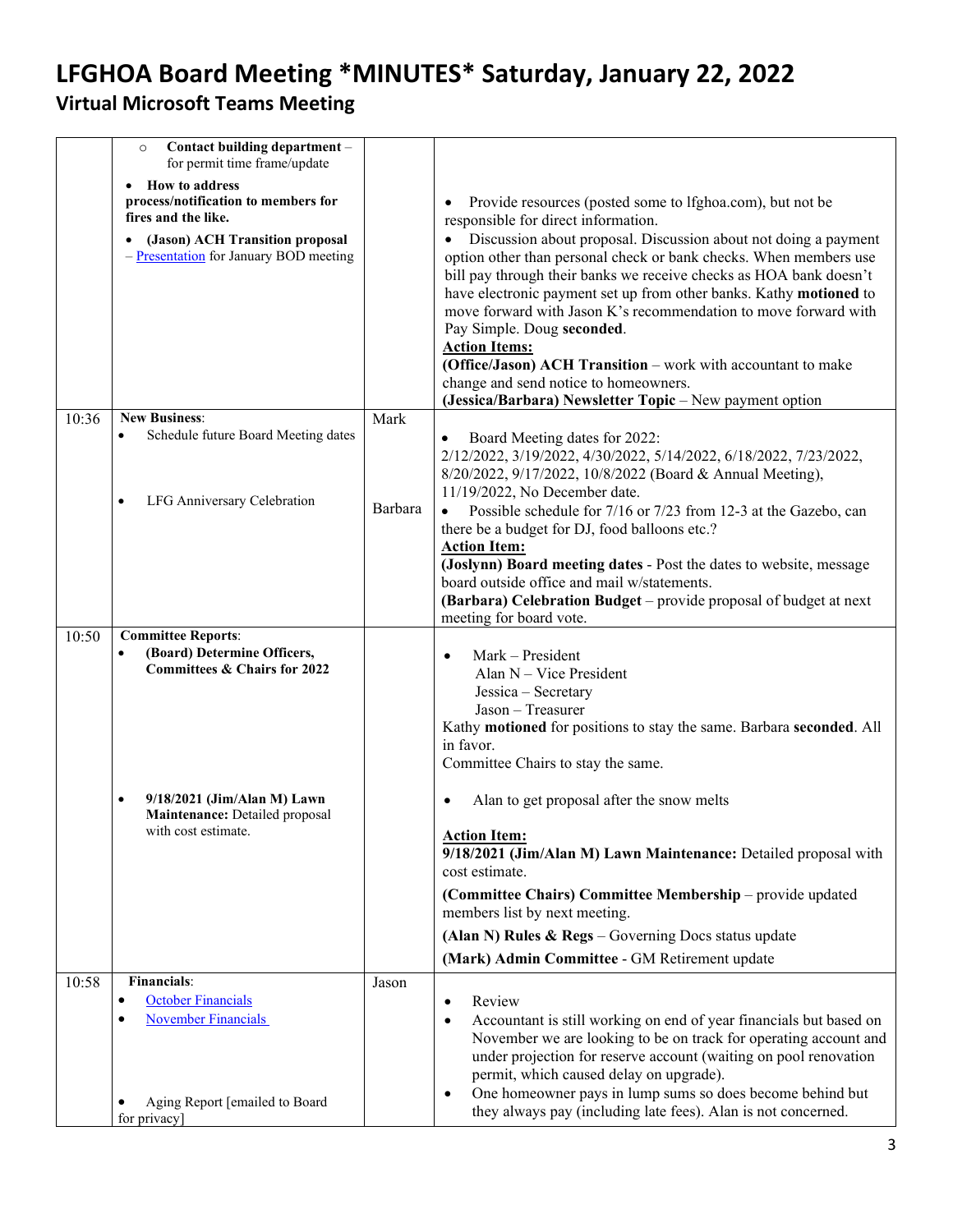<span id="page-3-0"></span>

|       | Other<br>$\bullet$                                          |      | Financial yearly audit is starting and is a several months process.<br>$\bullet$                                                                                                                                                                                                                                                                                                                                                                                                                                                                                                                                                                                |
|-------|-------------------------------------------------------------|------|-----------------------------------------------------------------------------------------------------------------------------------------------------------------------------------------------------------------------------------------------------------------------------------------------------------------------------------------------------------------------------------------------------------------------------------------------------------------------------------------------------------------------------------------------------------------------------------------------------------------------------------------------------------------|
| 11:03 | Open session:                                               | Mark |                                                                                                                                                                                                                                                                                                                                                                                                                                                                                                                                                                                                                                                                 |
|       | Board future topics/non-<br>agenda items<br>Member comments |      | Concern about dog waste being left around the complex. Rules<br>and regs states "All dog solid waste must be picked up immediately<br>and disposed of properly. Use the provided dog bag stations." When<br>people are caught, they are fined but it's hard to catch.<br>Would like board meeting in-person. Continuing to monitor covid<br>situation and see where we are in March.<br>No member comments<br><b>Action Items:</b><br>(Alan M) Dog waste bags - add box of bags outside office.<br>(Joslynn) Monthly dues message $-$ Pet owners to pick up their dog<br>waste<br>(Jessica/Barbara) Newsletter Topic – Pet owners to pick up their<br>dog waste |
| 11:14 | <b>Executive Session</b> (if needed)                        | Mark |                                                                                                                                                                                                                                                                                                                                                                                                                                                                                                                                                                                                                                                                 |
|       | Executive session topics<br>$\bullet$                       |      | Executive session covered various staff related topics.                                                                                                                                                                                                                                                                                                                                                                                                                                                                                                                                                                                                         |
| 11:35 | Meeting adjourn                                             | Mark | Mark motioned to adjourn meeting. Doug seconded.                                                                                                                                                                                                                                                                                                                                                                                                                                                                                                                                                                                                                |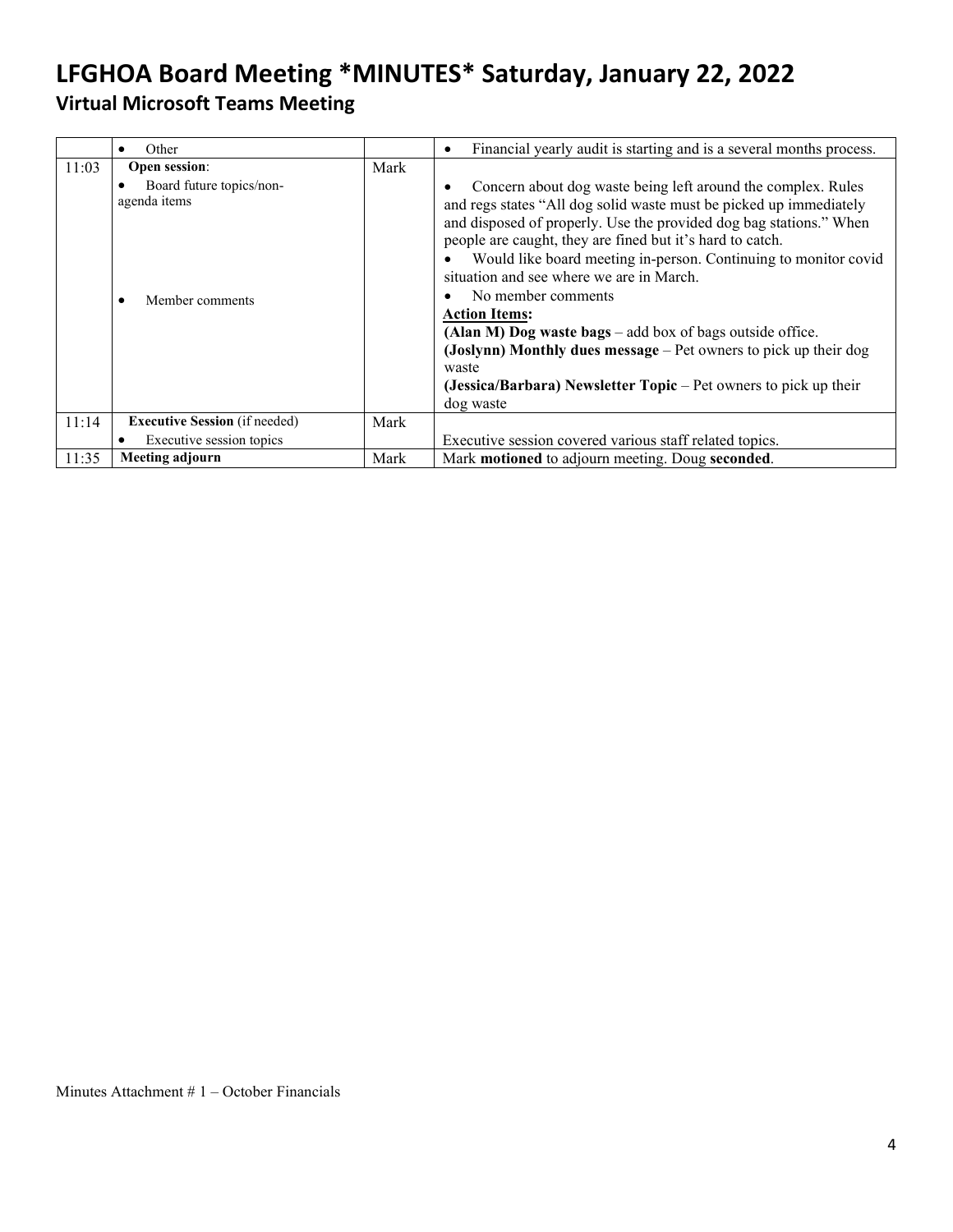#### LAKE FOREST GLEN HOMEOWNERS ASSOCIATION

#### **BALANCE SHEET** October 31, 2021

See Independent Accountants' Compilation Report

#### **ASSETS**

|        |                                   |   | OPERATING<br><b>FUND</b> |   |           |
|--------|-----------------------------------|---|--------------------------|---|-----------|
| ASSETS |                                   |   |                          |   |           |
| 1040   | <b>Operating Checking Account</b> | s | 281,423                  | s | -0-       |
| 1045   | Deferred Compensation Account     |   | 205,912                  |   | -0-       |
| 1060   | <b>US Bank ACH Account</b>        |   | 80,613                   |   | -0-       |
| 1090   | Petty Cash Account                |   | 205                      |   | -0-       |
| 1280   | El Dorado Savings                 |   | -0-                      |   | 70,967    |
| 1290   | <b>Edward Jones</b>               |   | -0-                      |   | 1,476,616 |
| 1320   | Other Receivable                  |   | 370                      |   | -0-       |
| 1410   | Assessments Receivable            |   | 2.107                    |   | -0-       |
| 1415   | Allowance for Bad Debt            |   | -0-                      |   | -0-       |
| 1501   | <b>Prepaid Expenses</b>           |   | 8,444                    |   | -0-       |
| 1505   | <b>Other Prepaid Expenses</b>     |   | 669                      |   | -0-       |
| 1511   | <b>Prepaid Taxes</b>              |   | -0-                      |   | -0-       |
| 1475   | Due From Operating                |   | -0-                      |   | 32,515    |
| 1502   | Workers' Comp Deposit             |   | -0-                      |   | -0-       |
| 1520   | <b>Property &amp; Equipment</b>   |   | 177,086                  |   | -0-       |
| 1530   | Less: Accum. Depreciation         |   | (168,909)                |   | -0-       |
|        | <b>TOTAL ASSETS</b>               |   | 587,920                  | s | 1,580,098 |

#### **LIABILITIES & FUND BALANCES**

**LIADO PRES** 

| шавіцні і ісэ |                                       |   |         |   |           |
|---------------|---------------------------------------|---|---------|---|-----------|
| 3010          | Accounts Payable                      | s | 18,335  | s | -0-       |
| 3011          | <b>Accrued Accounts Payable</b>       |   | 1,220   |   | -0-       |
| 3015          | Replacement Accounts Payables         |   | -0-     |   | -0-       |
| 2055          | <b>Deferred Charter Revenue</b>       |   | 7,380   |   | -0-       |
| 2035          | Accrued Payroll Taxes & Workers' Comp |   | 200,972 |   | -0-       |
| 2040          | <b>Accrued Salaries &amp; Wages</b>   |   | (107)   |   | -0-       |
| 2041          | <b>Accrued Vacation</b>               |   | 21,506  |   | -0-       |
| 2045          | Homeowners Dues Paid In Advance       |   | 21,673  |   | -0-       |
| 2034          | <b>Escrow Deposits</b>                |   | -0-     |   | -0-       |
| 2000          | Income Taxes Payable - Federal        |   | -0-     |   | -0-       |
| 2001          | Income Taxes Payable - Franchise      |   | 125     |   | -0-       |
| 2120          | Due To Replacement                    |   | 32,515  |   | -0-       |
|               | <b>TOTAL LIABILITIES</b>              |   | 303,619 |   | -0-       |
|               | <b>FUND BALANCES</b>                  |   |         |   |           |
| 3100          | <b>Operating Fund Balance</b>         |   | 274,629 |   | -0-       |
| 3900          | Replacement Fund Balance              |   | -0-     |   | 1,531,757 |
|               | Current Year Net Revenue (Expense)    |   | 9,672   |   | 48,341    |
|               | TOTAL FUND BALANCES                   |   | 284,301 |   | 1,580,098 |
|               | TOTAL LIABILITIES & FUND BALANCES     |   | 587,920 | s | 1,580,098 |

#### SUBSTANTIALLY ALL DISCLOSURES **HAVE BEEN OMITTED**

TENTATIVE AND PRELIMINARY FOR DISCUSSION PURPOSES ONLY  $-2-$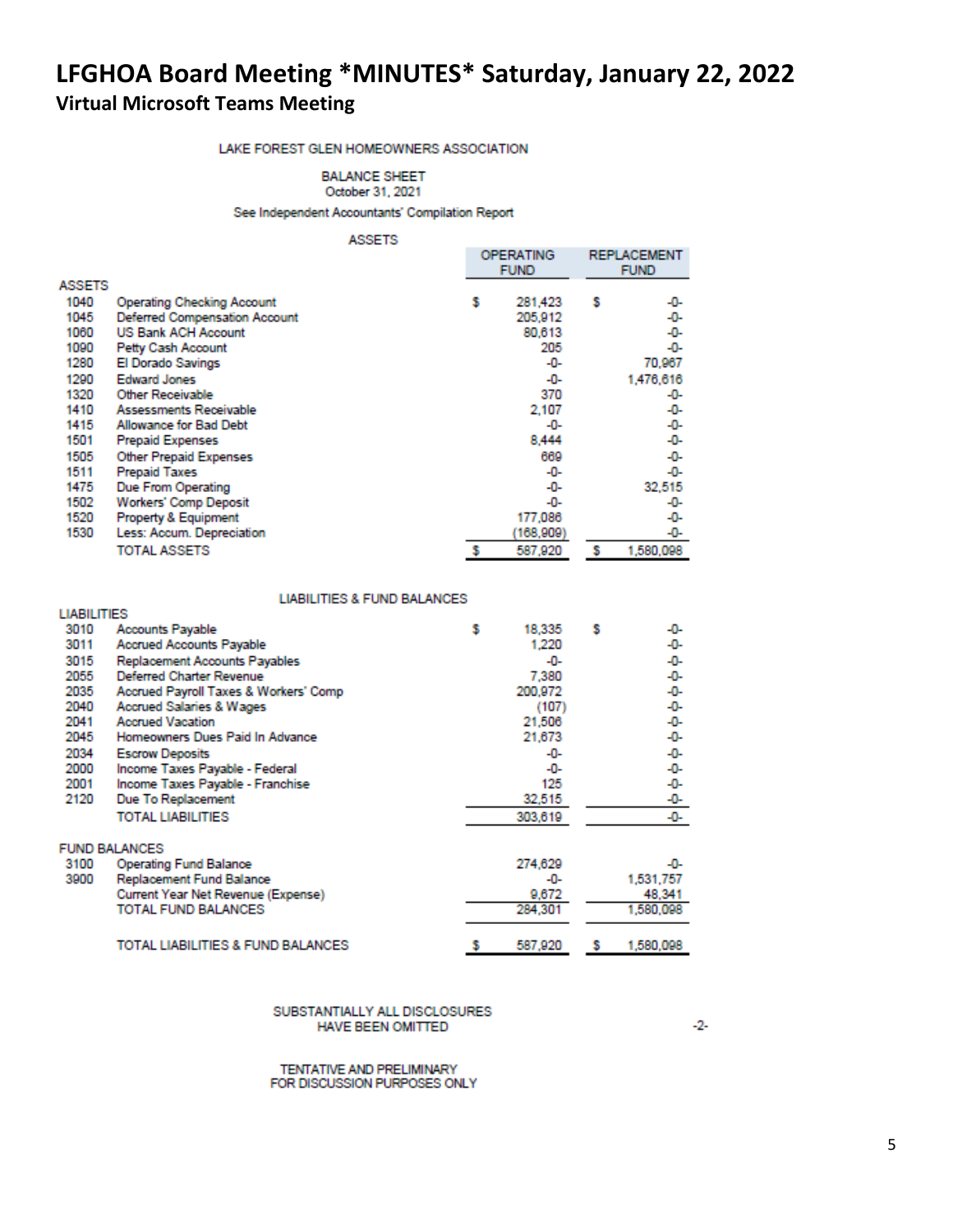#### LAKE FOREST GLEN HOMEOWNERS ASSOCIATION

STATEMENT OF OPERATING FUND REVENUE & EXPENSES For the Month Ended October 31, 2021 And Year-to-date Period January 1, 2021 to October 31, 2021 See Independent Accountants' Compilation Report

|                |                                          |   | <b>CURRENT</b> | <b>YEAR</b> |               |   | <b>YTD</b>    |                 |   |                 |  |
|----------------|------------------------------------------|---|----------------|-------------|---------------|---|---------------|-----------------|---|-----------------|--|
|                |                                          |   | <b>MONTH</b>   |             | TO DATE       |   | <b>ANNUAL</b> | <b>ACTUAL %</b> |   | <b>RESIDUAL</b> |  |
|                |                                          |   | <b>ACTUNL</b>  |             | <b>ACTUNE</b> |   | <b>BUDGET</b> | <b>BUDGET</b>   |   | <b>BUDGET</b>   |  |
| <b>REVENUE</b> |                                          |   |                |             |               |   |               |                 |   |                 |  |
| 5010           | Dues Assessments                         | 5 | 86,580         | - 5         | 865,800       | м | 1,038,960     | 83% \$          |   | 173,160         |  |
| 5011           | Less: Dues Allocated to Replacement Fund |   | (32,295)       |             | (322, 953)    |   | (387.543)     | 83%             |   | (64, 590)       |  |
| 5110           | <b>Interest Income</b>                   |   | 279            |             | 2,498         |   | 150           | 1665%           |   | (2.348)         |  |
| 5250           | Late Fees & Interest                     |   | 237            |             | 607           |   | 1,500         | 40%             |   | 893             |  |
| 5260           | <b>Transfer Fee Income</b>               |   | 300            |             | 2,700         |   | 1,500         | 180%            |   | (1,200)         |  |
| 5290           | Mscelaneous Income                       |   | 500            |             | 4,060         |   | 1,350         | 301%            |   | (2.710)         |  |
|                | TOTAL REVENUE                            |   | 55,601         |             | 552,712       |   | 655,917       | 84%             |   | 103,205         |  |
|                | <b>EXPENSES SCHEDULE ATTACHED</b>        |   |                |             |               |   |               |                 |   |                 |  |
|                | Landscaping                              |   | 9,099          |             | 93,417        |   | 103, 148      | 91%             |   | 9,731           |  |
|                | Utilities                                |   | 5,381          |             | 52,220        |   | 56,200        | 93%             |   | 3,980           |  |
|                | <b>Pool &amp; Tennis Expenses</b>        |   | 7,662          |             | 67,103        |   | 77,667        | 86%             |   | 10,564          |  |
|                | Repairs & Maintenance                    |   | 9.753          |             | 105,757       |   | 170,493       | 62%             |   | 64,736          |  |
|                | <b>Administrative Expenses</b>           |   | 20,708         |             | 218,077       |   | 248,408       | 88%             |   | 30,331          |  |
| 8150           | <b>Depreciation</b>                      |   | 760            |             | 7,603         |   | 9.124         | 83%             |   | 1,521           |  |
| 6001           | <b>Property Tax</b>                      |   | 303            |             | 346           |   | ÷             | O%              |   | (345)           |  |
| 8151           | Provision for Federal Income Tax         |   | -0-            |             | ÷             |   | ÷             | O%              |   | -0-             |  |
| 8152           | Provision for Franchise Tax              |   | -0-            |             | (1,483)       |   | 874           | $-170%$         |   | 2,357           |  |
|                | TOTAL EXPENSES                           |   | 53,666         |             | 543,040       |   | 665,914       | 82%             |   | 122,874         |  |
|                | <b>EXCESS OF REVENUE</b>                 |   |                |             |               |   |               |                 |   |                 |  |
|                | OVER (UNDER) EXPENSES                    | s | 1,935          | - 5         | 9,672         | ъ | (9.997)       |                 | s | (19,669)        |  |

SUBSTANTIALLY ALL DISCLOSURES HAVE BEEN OMITTED.

TENTATIVE AND PRELIMINARY FOR DISCUSSION PURPOSES ONLY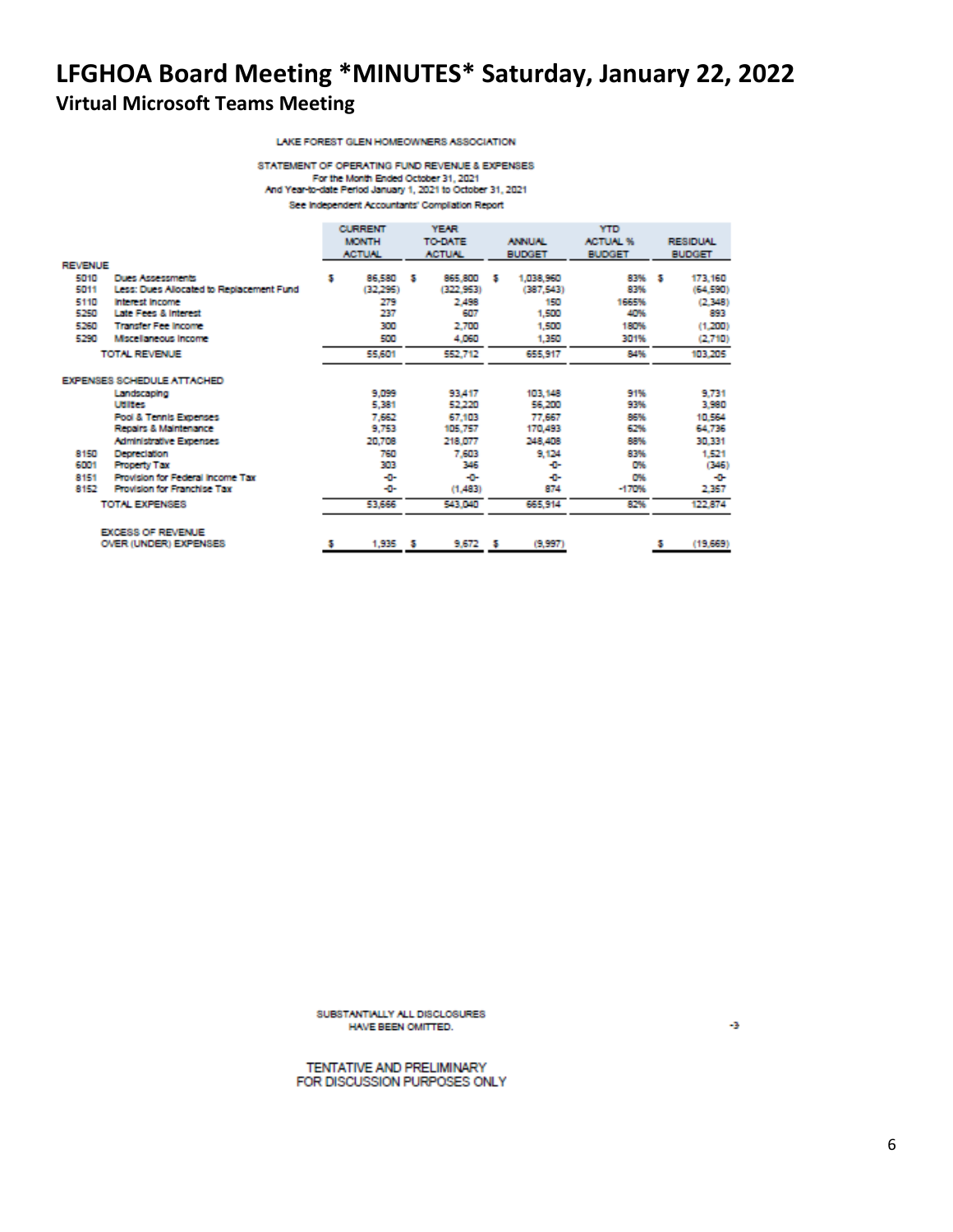LAKE FOREST GLEN HOMEOWNERS ASSOCIATION

STATEMENT OF REPLACEMENT FUND REVENUE & EXPENSES For the Month Ended October 31, 2021 And Year-to-date Period January 1, 2021 to October 31, 2021

See Independent Accountants' Compliation Report

|                 |                                         | <b>CURRENT</b><br><b>MONTH</b><br><b>ACTUAL</b> |        |   | <b>YEAR</b><br>TO DATE<br><b>ACTUAL</b> |   | <b>ANNUAL</b><br><b>BUDGET</b> |  | <b>YTD</b><br><b>ACTUAL %</b><br><b>BUDGET</b> |    | <b>RESIDUAL</b><br><b>BUDGET</b> |
|-----------------|-----------------------------------------|-------------------------------------------------|--------|---|-----------------------------------------|---|--------------------------------|--|------------------------------------------------|----|----------------------------------|
| <b>REVENUE</b>  |                                         |                                                 |        |   |                                         |   |                                |  |                                                |    |                                  |
| 5100            | Replacement Allocation                  | 5                                               | 32.295 | м | 322.953                                 | м | 387.543                        |  | 83%                                            | s  | 64,590                           |
| 5300            | Sale of Asset                           |                                                 | -0-    |   | 2.000                                   |   | ÷                              |  | 0%                                             |    | ÷                                |
| 3115            | <b>Investment Interest</b>              |                                                 | 1,566  |   | 1,289                                   |   | ÷                              |  | D%                                             |    | ÷                                |
|                 | <b>TOTAL REVENUE</b>                    |                                                 | 33,861 |   | 326,242                                 |   | 387.543                        |  | 84%                                            |    | 64,590                           |
| <b>EXPENSES</b> |                                         |                                                 |        |   |                                         |   |                                |  |                                                |    |                                  |
| 9140            | Site BMP Requirements/Landscape         |                                                 | -0-    |   | 95.743                                  |   | 147,900                        |  | 65%                                            |    | 52.157                           |
| 9151            | <b>Bidg Brick &amp; Cement</b>          |                                                 | -0-    |   | 5.045                                   |   | 5,100                          |  | 99%                                            |    | 55                               |
| 9152            | Bidg Siding/Trim/Fascia/Painting        |                                                 | -0-    |   | 136.138                                 |   | 161,670                        |  | 84%                                            |    | 25.532                           |
| 9153            | Buildings/Storage/Lockers               |                                                 | ÷      |   | ÷                                       |   | 3.060                          |  | 0%                                             |    | 3.060                            |
| 9160            | Roofs - All                             |                                                 | ÷      |   | -0-                                     |   | ÷                              |  | 0%                                             |    | ÷                                |
| 9170            | <b>Asphalt Crack Fill</b>               |                                                 | ÷D-    |   | 7.560                                   |   | 9.690                          |  | 78%                                            |    | 2.130                            |
| 9171            | Asphalt Resurfacing                     |                                                 | -0-    |   | -0-                                     |   | ÷                              |  | 0%                                             |    | ÷                                |
| 9173            | Asphalt Sealing Striping                |                                                 | ÷ū-    |   | ۰ū-                                     |   | ÷D-                            |  | D%                                             |    | ÷                                |
| 9174            | <b>Foot Paths</b>                       |                                                 | ÷      |   | ÷                                       |   | ÷.                             |  | D%                                             |    | ÷                                |
| 9180            | Pools/Replastering/Tile                 |                                                 | ÷      |   | ÷                                       |   | ÷.                             |  | O%                                             |    | ÷D-                              |
| 9181            | Pools/Decking/Fences/Gates              |                                                 | ÷      |   | ÷D-                                     |   | ÷                              |  | D%                                             |    | ÷                                |
| 9182            | Pools/Equipment & Mechanical            |                                                 | ÷      |   | ÷                                       |   | 6.120                          |  | D%                                             |    | 6.120                            |
| 9183            | Pool Replacement/Kids/Adults            |                                                 | -0-    |   | -0-                                     |   | ÷                              |  | D%                                             |    | ÷                                |
| 9184            | Pools-Fumiture                          |                                                 | -0-    |   | -0-                                     |   | ÷D-                            |  | O%                                             |    | ÷                                |
| 9185            | <b>Playground Equipment</b>             |                                                 | ÷ū-    |   | ÷D-                                     |   | ÷.                             |  | D%                                             |    | ÷                                |
| 9190            | <b>Tennis/Paint Stripe</b>              |                                                 | -0-    |   | -0-                                     |   | ÷                              |  | D%                                             |    | ÷                                |
| 9191            | <b>Tennis Equipment</b>                 |                                                 | -0-    |   | ÷œ                                      |   | ÷                              |  | D%                                             |    | ÷                                |
| 9192            | Tennis #1 and #2 Resurface              |                                                 | ÷0-    |   | -0-                                     |   | ÷                              |  | D%                                             |    | ÷                                |
| 9193            | Tennis #3 and #4 Resurface              |                                                 | ÷0-    |   | ÷D-                                     |   | ÷                              |  | D%                                             |    | ÷                                |
| 9200            | <b>Office Equipment</b>                 |                                                 | ÷      |   | -0-                                     |   | ÷                              |  | O%                                             |    | ÷                                |
| 9201            | Computer                                |                                                 | ÷      |   | ÷                                       |   | ÷D-                            |  | O%                                             |    | ÷                                |
| 9202            | <b>Office Furniture</b>                 |                                                 | -0-    |   | ÷                                       |   | ÷                              |  | D%                                             |    | ÷.                               |
| 9210            | 1/2 Ton Truck                           |                                                 | ÷      |   | ÷                                       |   | 40,800                         |  | 0%                                             |    | 40,800                           |
| 9211            | 3/4 Ton Truck                           |                                                 | -0-    |   | 22.114                                  |   | ÷                              |  | O%                                             |    | (22.114)                         |
| 9212            | <b>Snow Removal Equipment</b>           |                                                 | -0-    |   | 11,396                                  |   | ÷D-                            |  | D%                                             |    | (11.396)                         |
| 9220            | <b>Perimeter Fence</b>                  |                                                 | -0-    |   | -0-                                     |   | 510                            |  | O%                                             |    | 510                              |
| 9221            | <b>Privacy Fences</b>                   |                                                 | ÷      |   | (95)                                    |   | ÷                              |  | D%                                             |    | 95                               |
| 9300            | <b>Provision for Federal Income Tax</b> |                                                 | -0-    |   | ÷                                       |   | ÷                              |  | O%                                             |    | ÷                                |
| 9301            | Provision for Franchise Tax             |                                                 | -0-    |   | -0-                                     |   | 72                             |  | D%                                             |    | 72                               |
|                 | TOTAL EXPENSES                          |                                                 | ÷      |   | 277,901                                 |   | 374,922                        |  | 74%                                            |    | 97.021                           |
|                 | <b>EXCESS OF REVENUE</b>                |                                                 |        |   |                                         |   |                                |  |                                                |    |                                  |
|                 | OVER (UNDER) EXPENSES                   | <u>s</u>                                        | 33,861 | s | 48,341                                  | ъ | 12,621                         |  |                                                | J. | (32, 431)                        |

SUBSTANTIALLY ALL DISCLOSURES HAVE BEEN OMITTED.

TENTATIVE AND PRELIMINARY FOR DISCUSSION PURPOSES ONLY ÷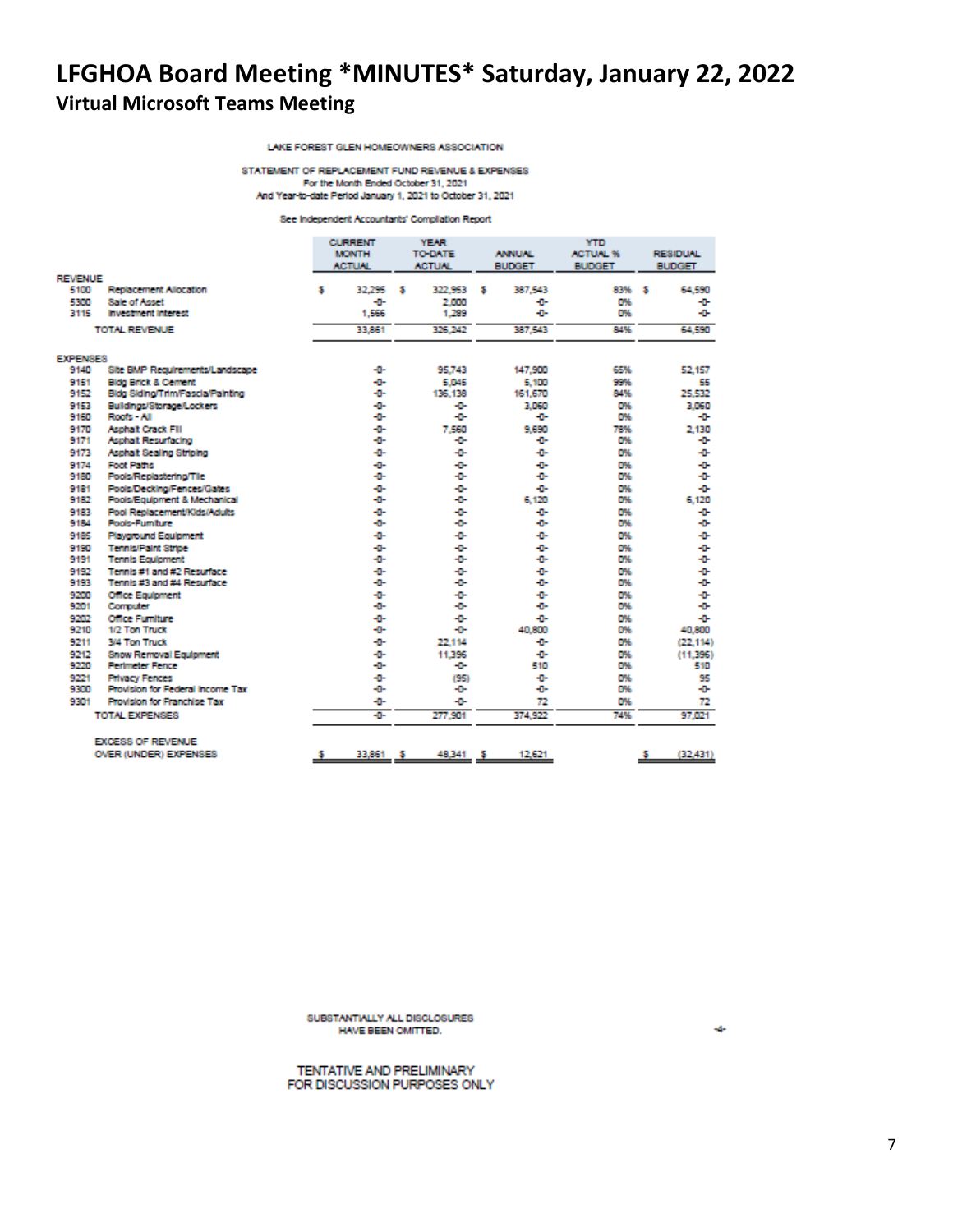LAKE FOREST GLEN HOMEOWNERS ASSOCIATION

SCHEDULE 1

SCHEDULE 1 - OPERATING EXPENSES For the Month Ended October 31, 2021<br>And Year-to-date Period January 1, 2021 to October 31, 2021 See Independent Accountants' Compliation Report

|      |                                     |   | <b>CURRENT</b> |   | <b>YEAR</b>    |   | YTD           |                 |       |                          |                 |
|------|-------------------------------------|---|----------------|---|----------------|---|---------------|-----------------|-------|--------------------------|-----------------|
|      |                                     |   | <b>MONTH</b>   |   | <b>TO-DATE</b> |   | <b>ANNUAL</b> | <b>ACTUAL %</b> |       |                          | <b>RESIDUAL</b> |
|      |                                     |   | <b>ACTUAL</b>  |   | <b>ACTUAL</b>  |   | <b>BUDGET</b> | <b>BUDGET</b>   |       |                          | <b>BUDGET</b>   |
|      | <b>LANDSCAPING EXPENSES</b>         |   |                |   |                |   |               |                 |       |                          |                 |
| 7000 | Salaries - Foreman                  | 5 | 2,847          | s | 27.773         | s | 33,374        |                 | 83%   | Б                        | 5,601           |
| 7010 | Salaries - Seasonal                 |   | 4,728          |   | 48,565         |   | 46,130        |                 | 105%  |                          | (2.435)         |
| 7020 | <b>Employer Costs</b>               |   | 839            |   | 9.067          |   | 12,045        |                 | 75%   |                          | 2,978           |
| 7030 | Plants                              |   | -0-            |   | 17             |   | ÷             |                 | O%    |                          | (17)            |
| 7031 | <b>Irrigation</b>                   |   | ÷0-            |   | 629            |   | 1,000         |                 | 63%   |                          | 371             |
| 7032 | <b>Fertilizers</b>                  |   | -0-            |   | 245            |   | 1,099         |                 | 22%   |                          | 854             |
| 7033 | Hardscape                           |   | 685            |   | 2,596          |   | 700           |                 | 371%  |                          | (1.896)         |
| 7035 | Equipment                           |   | -0-            |   | 173            |   | 150           |                 | 115%  |                          | (23)            |
| 7036 | Equipment Maintenance               |   | -0-            |   | 259            |   | 100           |                 | 259%  |                          | (159)           |
| 7040 | <b>Pest Control</b>                 |   | -0-            |   | 4,093          |   | 8,000         |                 | 51%   |                          | 3,907           |
| 7050 | Other/Uniforms & Safety             |   | -0-            |   | ÷œ             |   | 550           |                 | O%    |                          | 550             |
|      | TOTAL LANDSCAPING                   |   | 9.099          |   | 93,417         |   | 103,148       |                 | 91%   |                          | 9.731           |
|      | UTILITIES EXPENSES                  |   |                |   |                |   |               |                 |       |                          |                 |
| 7111 | Electricity                         |   | 749            |   | 10.274         |   | 9,400         |                 | 109%  |                          | (874)           |
| 7121 | Gas                                 |   | 24             |   | 206            |   | 300           |                 | 69%   |                          | 94              |
| 7131 | Sewer                               |   | 88             |   | 1,436          |   | 500           |                 | 287%  |                          | (936)           |
| 7151 | Garbage                             |   | 4.520          |   | 40.304         |   | 46,000        |                 | 88%   |                          | 5,696           |
|      | TOTAL UTILITIES                     |   | 5.381          |   | 52.220         |   | 56,200        |                 | 93%   |                          | 3.980           |
|      | POOL & TENNIS EXPENSES              |   |                |   |                |   |               |                 |       |                          |                 |
| 7200 | Salaries - Foreman                  |   | 1,898          |   | 18.515         |   | 22,249        |                 | 83%   |                          | 3.734           |
| 7210 | Salaries - After Hours Personnel    |   | 1.720          |   | 11,005         |   | 16,281        |                 | 68%   |                          | 5.276           |
| 7220 | <b>Employer Costs</b>               |   | 404            |   | 4,082          |   | 5,837         |                 | 70%   |                          | 1,755           |
| 7230 | Repairs & Maintenance Equipment     |   | -0-            |   | 2,554          |   | 1,200         |                 | 213%  |                          | (1,354)         |
| 7231 | Repairs & Maintenance Tennis Courts |   | -0-            |   | 1.721          |   | 100           |                 | 1721% |                          | (1.621)         |
| 7232 | Fences & Gates                      |   | -0-            |   | 21             |   | 300           |                 | 7%    |                          | 279             |
| 7233 | Decking & Tile                      |   | ÷ū-            |   | 219            |   | 100           |                 | 219%  |                          | (119)           |
| 7240 | Supplies/Chemicals                  |   | 1,910          |   | 7.731          |   | 6,750         |                 | 115%  |                          | (981)           |
| 7241 | <b>Supplies/Restrooms</b>           |   | -0-            |   | 1,239          |   | 750           |                 | 165%  |                          | (489)           |
| 7242 | Supplies/Uniforms & Training        |   | -0-            |   | 85             |   | ÷             |                 | O%    |                          | (85)            |
| 7250 | <b>Utilities</b>                    |   | 1.730          |   | 17,998         |   | 21,500        |                 | 84%   |                          | 3.502           |
| 7260 | Other/Permits                       |   | -0-            |   | 1,933          |   | 2,600         |                 | 74%   |                          | 667             |
|      | <b>TOTAL POOL &amp; TENNIS</b>      | 5 | 7,662          | s | 67,103         | s | 77,667        |                 | 86%   | $\overline{\phantom{a}}$ | 10.564          |

SUBSTANTIALLY ALL DISCLOSURES HAVE BEEN OMITTED.

TENTATIVE AND PRELIMINARY FOR DISCUSSION PURPOSES ONLY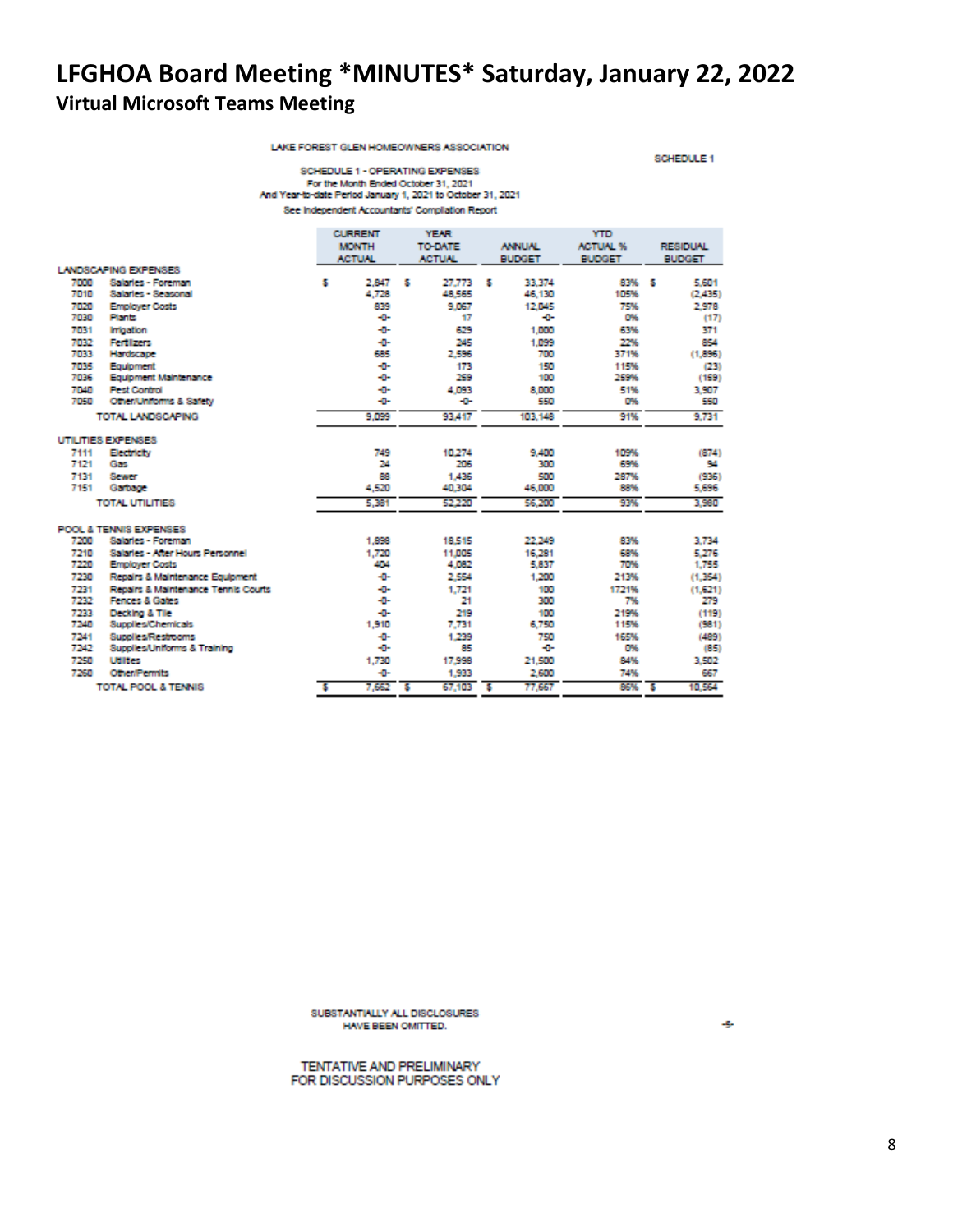#### LAKE FOREST GLEN HOMEOWNERS ASSOCIATION

# SCHEDULE 1 - OPERATING EXPENSES For the Month Ended October 31, 2021<br>And Year-to-date Period January 1, 2021 to October 31, 2021<br>See Independent Accountants' Compilation Report

### SCHEDULE 1

|              |                                      |   | <b>CURRENT</b> |           | <b>YEAR</b>   |    |               | <b>YTD</b>      |     |                 |
|--------------|--------------------------------------|---|----------------|-----------|---------------|----|---------------|-----------------|-----|-----------------|
|              |                                      |   | <b>MONTH</b>   |           | TO DATE       |    | <b>ANNUAL</b> | <b>ACTUAL %</b> |     | <b>RESIDUAL</b> |
|              |                                      |   | <b>ACTUAL</b>  |           | <b>ACTUAL</b> |    | <b>BUDGET</b> | <b>BUDGET</b>   |     | <b>BUDGET</b>   |
|              | REPAIRS & MAINTENANCE EXPENSES       |   |                |           |               |    |               |                 |     |                 |
| 7300         | Salaries - Foreman                   | 5 | 2.372          | s         | 23.147        | s  | 27.811        | 83%             | - 5 | 4.664           |
| 7310         | Salaries - Seasonai                  |   | 4.287          |           | 42.056        |    | 46,130        | 91%             |     | 4,074           |
| 7320         | <b>Employers Costs</b>               |   | 640            |           | 6.762         |    | 11,202        | 60%             |     | 4,440           |
| 7330         | Painting Labor/Material              |   | ÷0-            |           | 828           |    | 400           | 207%            |     | (428)           |
| 7340         | Road Maintenance                     |   | -0-            |           | 23            |    | 500           | 5%              |     | 477             |
| 7350<br>7360 | Roof Maintenance<br>Plumbing - Water |   | ÷0-<br>-0-     |           | -0-<br>555    |    | 200<br>300    | D%<br>185%      |     | 200<br>(255)    |
| 7361         | Fire Box Inspection                  |   | -0-            |           | -0-           |    | ÷             | O%              |     | ÷               |
| 7370         | <b>Building Maintenance</b>          |   | ÷0-            |           | 1,680         |    | 4.650         | 36%             |     | 2.970           |
| 7371         | <b>Entries/Porches</b>               |   | -0-            |           | 1.128         |    | ÷             | O%              |     | (1.128)         |
| 7372         | Storage/Utility Sheds                |   | ÷0-            |           | -0-           |    | ÷             | D%              |     | ÷               |
| 7373         | Maintenance Shed & Fence             |   | -0-            |           | -0-           |    | ÷             | O%              |     | ÷               |
| 7374         | <b>Privacy Fences</b>                |   | ÷0-            |           | 68            |    | 1.250         | 5%              |     | 1.182           |
| 7375         | <b>Perimeter Fence</b>               |   | -0-            |           | -0-           |    | 1.250         | O%              |     | 1.250           |
| 7376         | <b>Fire Extinguishers</b>            |   | -0-            |           | 900           |    | 1.300         | 69%             |     | 400             |
| 7380         | <b>Electrical</b>                    |   | ÷ō-            |           | 51            |    | 3,000         | 2%              |     | 2.949           |
| 7390         | <b>Contract Sewer</b>                |   | -0-            |           | 50            |    | 3,000         | 2%              |     | 2.950           |
| 7400         | <b>Snow Removal Contract</b>         |   | ÷              |           | 15,680        |    | 50,000        | 31%             |     | 34.320          |
| 7401         | Snow Removal/In House                |   | -0-            |           | -0-           |    | 2,000         | O%              |     | 2.000           |
| 7410         | Snow Removal/Supplies                |   | 1,449          |           | 1,655         |    | 2,000         | 83%             |     | 345             |
| 7410         | <b>Truck Operation/Gasoline</b>      |   | 957            |           | 6,877         |    | 8.000         | 86%             |     | 1.123           |
| 7411         | <b>Truck Operation/Supplies</b>      |   | -0-            |           | 1.039         |    | 500           | 208%            |     | (539)           |
| 7412         | <b>Truck Operation/Repairs</b>       |   | 32             |           | 1.729         |    | 3,500         | 49%             |     | 1.771           |
| 7420         | Supplies/General                     |   | 16             |           | 564           |    | 2,000         | 28%             |     | 1,436           |
| 7421         | <b>Tools &amp; Equipment</b>         |   | ÷D-            |           | 965           |    | 500           | 193%            |     | (465)           |
| 7430         | Other/Uniforms                       |   | -0-            |           | ÷             |    | 1.000         | O%              |     | 1,000           |
|              | TOTAL REPAIRS & MAINTENANCE          |   | 9.753          |           | 105,757       |    | 170,493       | 62%             |     | 64.736          |
|              | <b>ADMINISTRATIVE EXPENSES</b>       |   |                |           |               |    |               |                 |     |                 |
| 8000         | Salaries Manager                     |   | 2.372          |           | 23.146        |    | 27,811        | 83%             |     | 4,665           |
| 8001         | <b>Salaries Secretary</b>            |   | 2,508          |           | 34,698        |    | 40.860        | 85%             |     | 6.162           |
| 8010         | <b>Employee Benefits</b>             |   | 2.732          |           | 28.843        |    | 34,545        | 83%             |     | 5,702           |
| 8011         | <b>Employer Costs</b>                |   | 676            |           | 7.259         |    | 9.892         | 73%             |     | 2.633           |
| 8020         | Security Patrol                      |   | 465            |           | 6,689         |    | 6.000         | 111%            |     | (689)           |
| 8030         | <b>Accounting Fees</b>               |   | 1,972          |           | 18.171        |    | 24,000        | 76%             |     | 5.829           |
| 8040         | <b>Audit Fees</b>                    |   | -0-            |           | 4.050         |    | 4,000         | 101%            |     | (50)            |
| 8050         | Legal Fees                           |   | 462            |           | 3.975         |    | 2,500         | 159%            |     | (1.475)         |
| 8060         | Insurance                            |   | 8.444          |           | 76.557        |    | 79,000        | 97%             |     | 2,443           |
| 8070         | Copying & Postage                    |   | 18             |           | 3,560         |    | 3,000         | 119%            |     | (560)           |
| 8080         | Supplies                             |   | -0-<br>419     |           | 535           |    | 3.000         | 18%             |     | 2,465           |
| 8030         | Telephone                            |   |                |           | 3.998         |    | 6,800         | 59%             |     | 2,802           |
| 8100<br>8110 | <b>Travel Expense</b><br>Training    |   | -0-<br>-0-     |           | -0-<br>-0-    |    | 5,000<br>÷    | O%<br>O%        |     | 5,000<br>÷      |
| 8120         | Other/Computer                       |   | 640            |           | 6.596         |    | 2,000         | 330%            |     | (4.596)         |
|              | <b>Bad Debt Expenses</b>             |   | ÷              |           | ۰0            |    | ÷             | O%              |     | ÷               |
|              | TOTAL ADMINISTRATIVE                 | s | 20.708         | <b>−s</b> | 218 077       | "5 | 248.408       | 88%             | ு   | 30.331          |
|              |                                      |   |                |           |               |    |               |                 |     |                 |

SUBSTANTIALLY ALL DISCLOSURES HAVE BEEN OMITTED.

TENTATIVE AND PRELIMINARY FOR DISCUSSION PURPOSES ONLY

[Return to Agenda](#page-2-0)

 $-6-$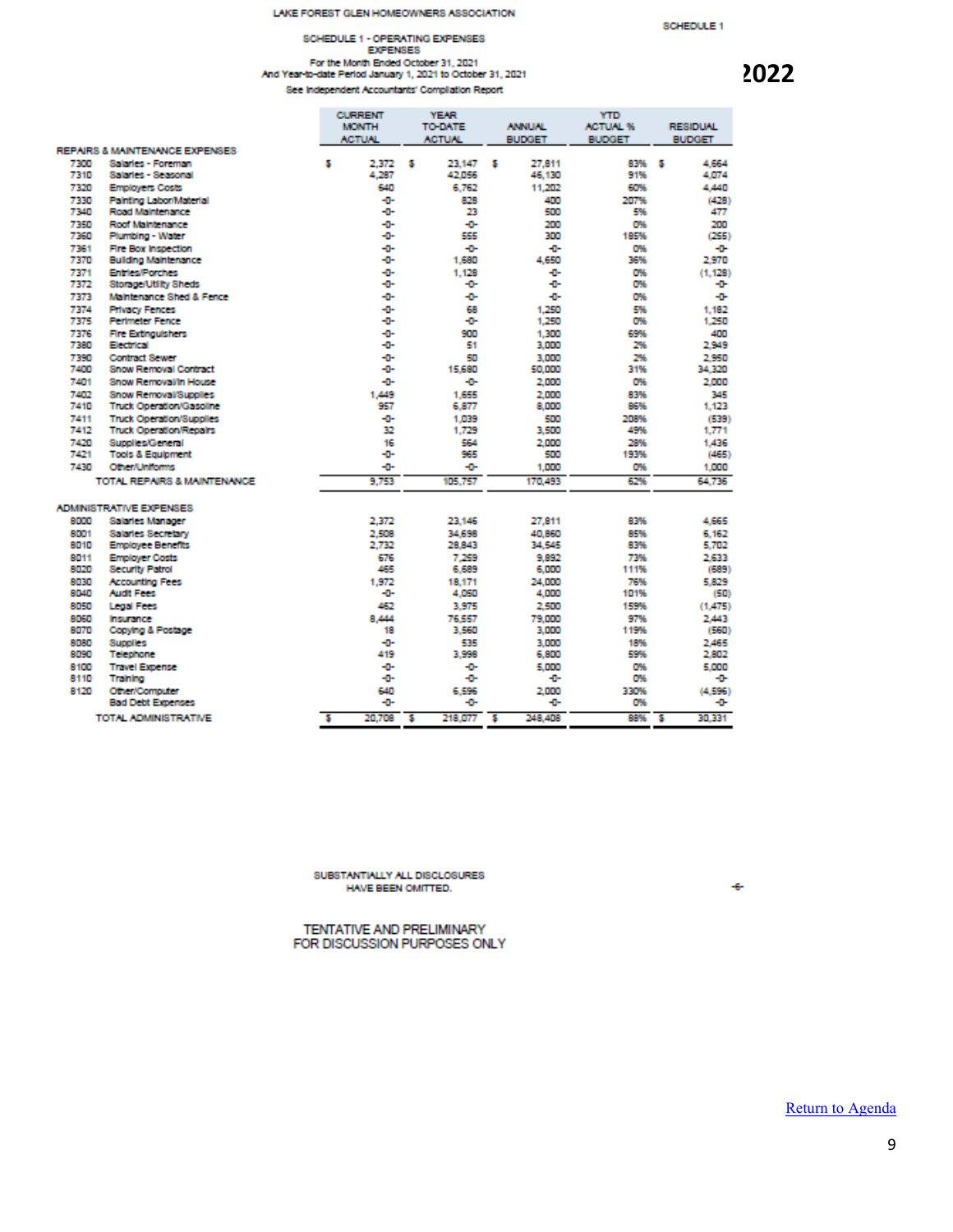<span id="page-9-0"></span>Minutes Attachment #2 – November Financials

### LAKE FOREST GLEN HOMEOWNERS ASSOCIATION

### **BALANCE SHEET**

November 30, 2021

See Independent Accountants' Compilation Report

**ASSETS** 

|               |                                   | <b>OPERATING</b><br><b>FUND</b> |           |   | <b>REPLACEMENT</b><br><b>FUND</b> |
|---------------|-----------------------------------|---------------------------------|-----------|---|-----------------------------------|
| <b>ASSETS</b> |                                   |                                 |           |   |                                   |
| 1040          | <b>Operating Checking Account</b> | s                               | 291,290   | s | -0-                               |
| 1045          | Deferred Compensation Account     |                                 | 206,178   |   | -0-                               |
| 1060          | <b>US Bank ACH Account</b>        |                                 | 80,473    |   | -0-                               |
| 1090          | Petty Cash Account                |                                 | 105       |   | -0-                               |
| 1280          | El Dorado Savings                 |                                 | -0-       |   | 103,262                           |
| 1290          | <b>Edward Jones</b>               |                                 | -0-       |   | 1,475,513                         |
| 1320          | Other Receivable                  |                                 | 370       |   | -0-                               |
| 1410          | Assessments Receivable            |                                 | 2,093     |   | -0-                               |
| 1415          | Allowance for Bad Debt            |                                 | -0-       |   | -0-                               |
| 1501          | <b>Prepaid Expenses</b>           |                                 | 8,444     |   | -0-                               |
| 1505          | Other Prepaid Expenses            |                                 | 335       |   | -0-                               |
| 1511          | <b>Prepaid Taxes</b>              |                                 | -0-       |   | -0-                               |
| 1475          | Due From Operating                |                                 | -0-       |   | 32,515                            |
| 1502          | <b>Workers' Comp Deposit</b>      |                                 | -0-       |   | -0-                               |
| 1520          | Property & Equipment              |                                 | 177,086   |   | -0-                               |
| 1530          | Less: Accum. Depreciation         |                                 | (169,670) |   | -0-                               |
|               | <b>TOTAL ASSETS</b>               |                                 | 596,704   |   | 1,611,290                         |

#### **LIABILITIES & FUND BALANCES**

| <b>LIABILITIES</b> |                                       |   |         |   |           |
|--------------------|---------------------------------------|---|---------|---|-----------|
| 3010               | Accounts Payable                      | s | 17,434  | s | -0-       |
| 3011               | <b>Accrued Accounts Payable</b>       |   | 2,035   |   | -0-       |
| 3015               | Replacement Accounts Payables         |   | -0-     |   | -0-       |
| 2055               | <b>Deferred Charter Revenue</b>       |   | 7,380   |   | -0-       |
| 2035               | Accrued Payroll Taxes & Workers' Comp |   | 200,972 |   | -0-       |
| 2040               | <b>Accrued Salaries &amp; Wages</b>   |   | (107)   |   | -0-       |
| 2041               | <b>Accrued Vacation</b>               |   | 21,024  |   | -0-       |
| 2045               | Homeowners Dues Paid In Advance       |   | 21,156  |   | -0-       |
| 2034               | <b>Escrow Deposits</b>                |   | -0-     |   | -0-       |
| 2000               | Income Taxes Payable - Federal        |   | -0-     |   | -0-       |
| 2001               | Income Taxes Payable - Franchise      |   | 125     |   | -0-       |
| 2120               | Due To Replacement                    |   | 32,515  |   | -0-       |
|                    | <b>TOTAL LIABILITIES</b>              |   | 302.534 |   | -0-       |
|                    | <b>FUND BALANCES</b>                  |   |         |   |           |
| 3100               | <b>Operating Fund Balance</b>         |   | 274,629 |   | -0-       |
| 3900               | Replacement Fund Balance              |   | -0-     |   | 1,531,757 |
|                    | Current Year Net Revenue (Expense)    |   | 19,541  |   | 79,533    |
|                    | TOTAL FUND BALANCES                   |   | 294,170 |   | 1,611,290 |
|                    | TOTAL LIABILITIES & FUND BALANCES     |   | 596,704 | s | 1,611,290 |

SUBSTANTIALLY ALL DISCLOSURES HAVE BEEN OMITTED

TENTATIVE AND PRELIMINARY FOR DISCUSSION PURPOSES ONLY  $-2 -$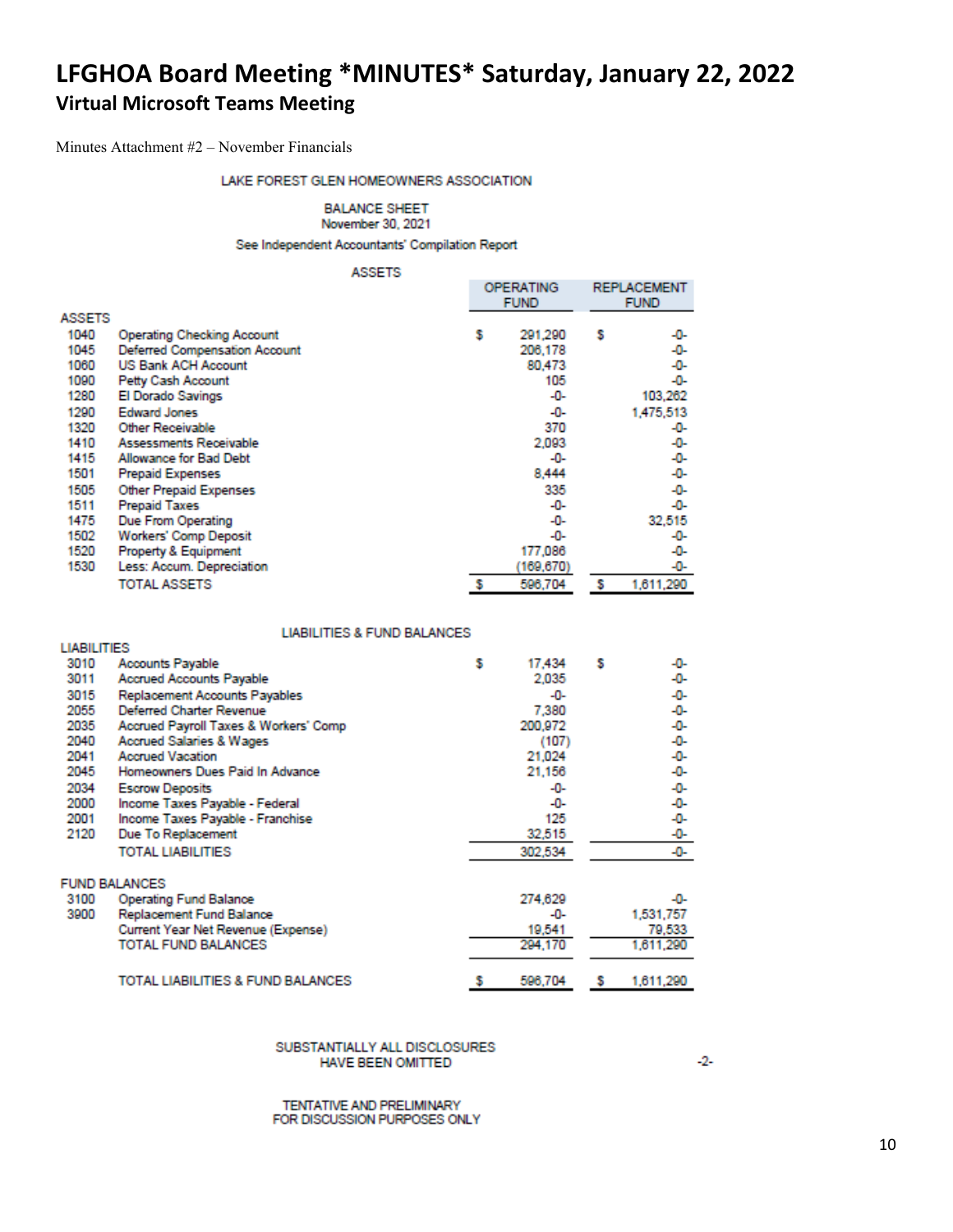LAKE FOREST GLEN HOMEOWNERS ASSOCIATION

STATEMENT OF OPERATING FUND REVENUE & EXPENSES For the Month Ended November 30, 2021<br>And Year-to-date Period January 1, 2021 to November 30, 2021 See Independent Accountants' Compilation Report

|         |                                          | <b>CURRENT</b> |               | <b>YEAR</b> |                |   | YTD           |                 |               |                 |
|---------|------------------------------------------|----------------|---------------|-------------|----------------|---|---------------|-----------------|---------------|-----------------|
|         |                                          |                | <b>MONTH</b>  |             | <b>TO-DATE</b> |   | <b>ANNUAL</b> | <b>ACTUAL %</b> |               | <b>RESIDUAL</b> |
|         |                                          |                | <b>ACTUAL</b> |             | <b>ACTUN.</b>  |   | <b>BUDGET</b> | <b>BUDGET</b>   | <b>BUDGET</b> |                 |
| REVENUE |                                          |                |               |             |                |   |               |                 |               |                 |
| 5010    | <b>Dues Assessments</b>                  | з              | 86,580        | - 5         | 952,380        | м | 1,038,960     | 92%             | м             | 86,580          |
| 5011    | Less: Dues Allocated to Replacement Fund |                | (32,295)      |             | (355, 248)     |   | (387, 543)    | 92%             |               | (32.295)        |
| 5110    | <b>Interest Income</b>                   |                | 270           |             | 2,768          |   | 150           | 1845%           |               | (2.618)         |
| 5250    | Late Fees & Interest                     |                | 111           |             | 681            |   | 1,500         | 45%             |               | 819             |
| 5260    | <b>Transfer Fee Income</b>               |                | 300           |             | 3,000          |   | 1,500         | 200%            |               | (1,500)         |
| 5290    | Mscellaneous Income                      |                | 1,200         |             | 5,260          |   | 1,350         | 390%            |               | (3,910)         |
|         | <b>TOTAL REVENUE</b>                     |                | 56,166        |             | 608,841        |   | 655,917       | 93%             |               | 47.076          |
|         | EXPENSES SCHEDULE ATTACHED               |                |               |             |                |   |               |                 |               |                 |
|         | Landscaping                              |                | 7,111         |             | 100,951        |   | 103,148       | 98%             |               | 2.197           |
|         | <b>Utilities</b>                         |                | 6,327         |             | 58,689         |   | 56,200        | 104%            |               | (2,489)         |
|         | <b>Pool &amp; Tennis Expenses</b>        |                | 3.172         |             | 71.521         |   | 77,667        | 92%             |               | 6.146           |
|         | Repairs & Maintenance                    |                | 14,731        |             | 120,697        |   | 170,493       | 71%             |               | 49,796          |
|         | <b>Administrative Expenses</b>           |                | 12,139        |             | 230,215        |   | 248,408       | 93%             |               | 18,193          |
| 8150    | Depreciation                             |                | 760           |             | 8.364          |   | 9,124         | 92%             |               | 760             |
| 6001    | <b>Property Tax</b>                      |                | -0-           |             | 346            |   | ÷             | 0%              |               | (346)           |
| 8151    | Provision for Federal Income Tax         |                | -0-           |             | -0-            |   | ÷             | O%              |               | -0-             |
| 8152    | Provision for Franchise Tax              |                | -0-           |             | (1,483)        |   | 874           | $-170%$         |               | 2,357           |
|         | TOTAL EXPENSES                           |                | 44,240        |             | 589,300        |   | 665,914       | 88%             |               | 76,614          |
|         | <b>EXCESS OF REVENUE</b>                 |                |               |             |                |   |               |                 |               |                 |
|         | OVER (UNDER) EXPENSES                    |                | 11,926 \$     |             | 19.541         | м | (9,997)       |                 |               | (29, 538)       |
|         |                                          |                |               |             |                |   |               |                 |               |                 |

SUBSTANTIALLY ALL DISCLOSURES HAVE BEEN OMITTED.

TENTATIVE AND PRELIMINARY FOR DISCUSSION PURPOSES ONLY ÷3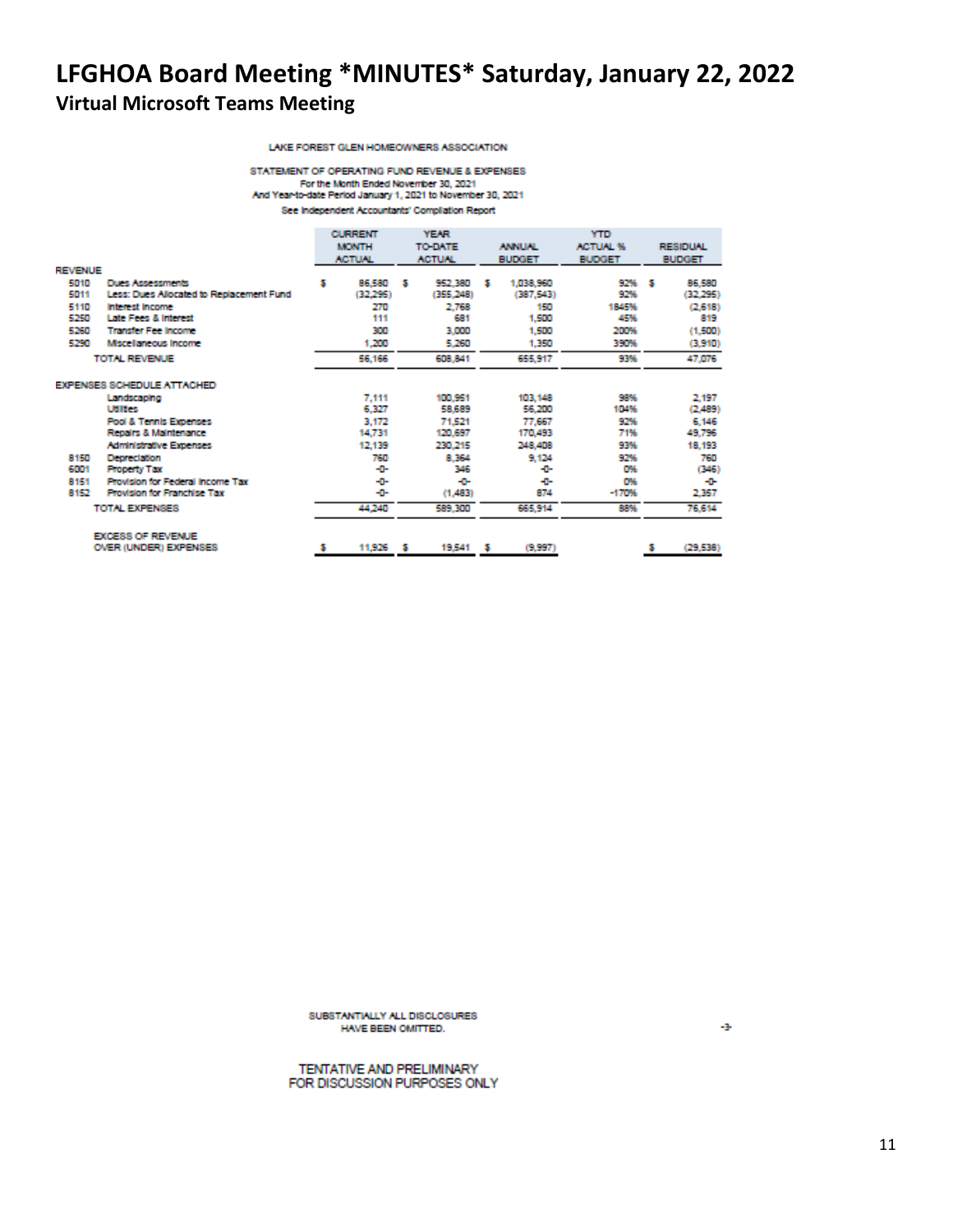LAKE FOREST GLEN HOMEOWNERS ASSOCIATION

STATEMENT OF REPLACEMENT FUND REVENUE & EXPENSES For the Month Ended November 30, 2021 And Year-to-date Period January 1, 2021 to November 30, 2021

#### See Independent Accountants' Compliation Report

|                 |                                    | <b>CURRENT</b><br><b>MONTH</b><br><b>ACTUAL</b> | <b>YEAR</b><br><b>TO-DATE</b><br><b>ACTUAL</b> | <b>ANNUAL</b><br><b>BUDGET</b> | <b>YTD</b><br><b>ACTUAL %</b><br><b>BUDGET</b> | <b>RESIDUAL</b><br><b>BUDGET</b> |
|-----------------|------------------------------------|-------------------------------------------------|------------------------------------------------|--------------------------------|------------------------------------------------|----------------------------------|
| <b>REVENUE</b>  |                                    |                                                 |                                                |                                |                                                |                                  |
| 5100            | Replacement Allocation             | 32.295<br>s                                     | 355,248<br>з                                   | 387.543<br>s                   | 92% \$                                         | 32.295                           |
| 5300            | <b>Sale of Asset</b>               | -0-                                             | 2.000                                          | ÷                              | D%                                             | ÷                                |
| 3115            | <b>Investment Interest</b>         | (1, 103)                                        | 186                                            | ÷                              | O%                                             | ÷œ                               |
|                 | TOTAL REVENUE                      | 31,192                                          | 357.434                                        | 387.543                        | 92%                                            | 32,295                           |
| <b>EXPENSES</b> |                                    |                                                 |                                                |                                |                                                |                                  |
| 9140            | Site BMP Requirements/Landscape    | -0-                                             | 95.743                                         | 147,900                        | 65%                                            | 52.157                           |
| 9151            | <b>Bidg Brick &amp; Cement</b>     | -0-                                             | 5.045                                          | 5.100                          | 99%                                            | 55                               |
| 9152            | Bidg Siding/Trim/Fascia/Painting   | -0-                                             | 136.138                                        | 161,670                        | 84%                                            | 25.532                           |
| 9153            | Buildings/Storage/Lockers          | ÷                                               | ÷                                              | 3.060                          | 0%                                             | 3.060                            |
| 9160            | Roofs - All                        | ÷0-                                             | ÷                                              | ÷                              | O%                                             | ÷                                |
| 9170            | <b>Asphalt Crack Fill</b>          | -0-                                             | 7.560                                          | 9.690                          | 78%                                            | 2.130                            |
| 9171            | Asphalt Resurfacing                | ÷                                               | ÷                                              | ÷                              | D%                                             | ÷                                |
| 9173            | Asphalt Sealing Striping           | ÷D-                                             | ÷                                              | ÷                              | D%                                             | ÷                                |
| 9174            | <b>Foot Paths</b>                  | ÷0-                                             | ÷                                              | ÷                              | D%                                             | ÷                                |
| 9180            | Pools/Replastering/Tile            | ÷                                               | ÷                                              | ÷                              | O%                                             | ÷                                |
| 9181            | Pools/Decking/Fences/Gates         | ÷                                               | ÷ū÷                                            | ÷D-                            | D%                                             | ÷                                |
| 9182            | Pools/Equipment & Mechanical       | ÷0-                                             | ÷                                              | 6.120                          | D%                                             | 6,120                            |
| 9183            | Pool Replacement/Kids/Adults       | -0-                                             | ÷                                              | ÷                              | O%                                             | ÷                                |
| 9184            | Pools-Fumilure                     | ÷D-                                             | ÷                                              | ÷                              | D%                                             | ÷                                |
| 9185            | <b>Playground Equipment</b>        | ÷                                               | ÷                                              | ÷                              | O%                                             | ÷                                |
| 9190            | <b>Tennis/Paint Stripe</b>         | ÷D-                                             | ÷                                              | ÷                              | D%                                             | ÷                                |
| 9191            | <b>Tennis Equipment</b>            | ÷0-                                             | ÷                                              | ÷D-                            | D%                                             | ÷                                |
| 9192            | Tennis #1 and #2 Resurface         | ÷0-                                             | ÷                                              | ÷                              | D%                                             | ÷                                |
| 9193            | Tennis #3 and #4 Resurface         | ÷D-                                             | ÷                                              | ÷                              | O%                                             | ÷                                |
| 9200            | <b>Office Equipment</b>            | -0-                                             | -0-                                            | ÷                              | O%                                             | ÷                                |
| 9201            | Computer                           | ÷0-                                             | ÷                                              | ÷                              | O%                                             | ÷                                |
| 9202            | <b>Office Furniture</b>            | ÷0-                                             | ÷                                              | ÷D-                            | D%                                             | ÷D-                              |
| 9210            | 1/2 Ton Truck                      | ÷0-                                             | -0-                                            | 40,800                         | D%                                             | 40,800                           |
| 9211            | 3/4 Ton Truck                      | ÷0÷                                             | 22.114                                         | ÷                              | D%                                             | (22.114)                         |
| 9212            | <b>Snow Removal Equipment</b>      | -0-                                             | 11.396                                         | ÷                              | O%                                             | (11.396)                         |
| 9220            | <b>Perimeter Fence</b>             | ÷                                               | ÷                                              | 510                            | D%                                             | 510                              |
| 9221            | <b>Privacy Fences</b>              | ÷0-                                             | (95)                                           | ÷                              | D%                                             | 95                               |
| 9300            | Provision for Federal Income Tax   | ÷0-                                             | ÷                                              | ÷                              | D%                                             | ÷                                |
| 9301            | <b>Provision for Franchise Tax</b> | -o-                                             | ÷œ                                             | 72                             | O%                                             | 72                               |
|                 | TOTAL EXPENSES                     | ÷                                               | 277,901                                        | 374,922                        | 74%                                            | 97.021                           |
|                 | <b>EXCESS OF REVENUE</b>           |                                                 |                                                |                                |                                                |                                  |
|                 | OVER (UNDER) EXPENSES              | 31,192                                          | 79,533<br>s                                    | 12,621<br>÷                    |                                                | (64, 726)<br>ş                   |

SUBSTANTIALLY ALL DISCLOSURES HAVE BEEN OMITTED.

TENTATIVE AND PRELIMINARY FOR DISCUSSION PURPOSES ONLY  $\mathcal{A}_\mathcal{P}$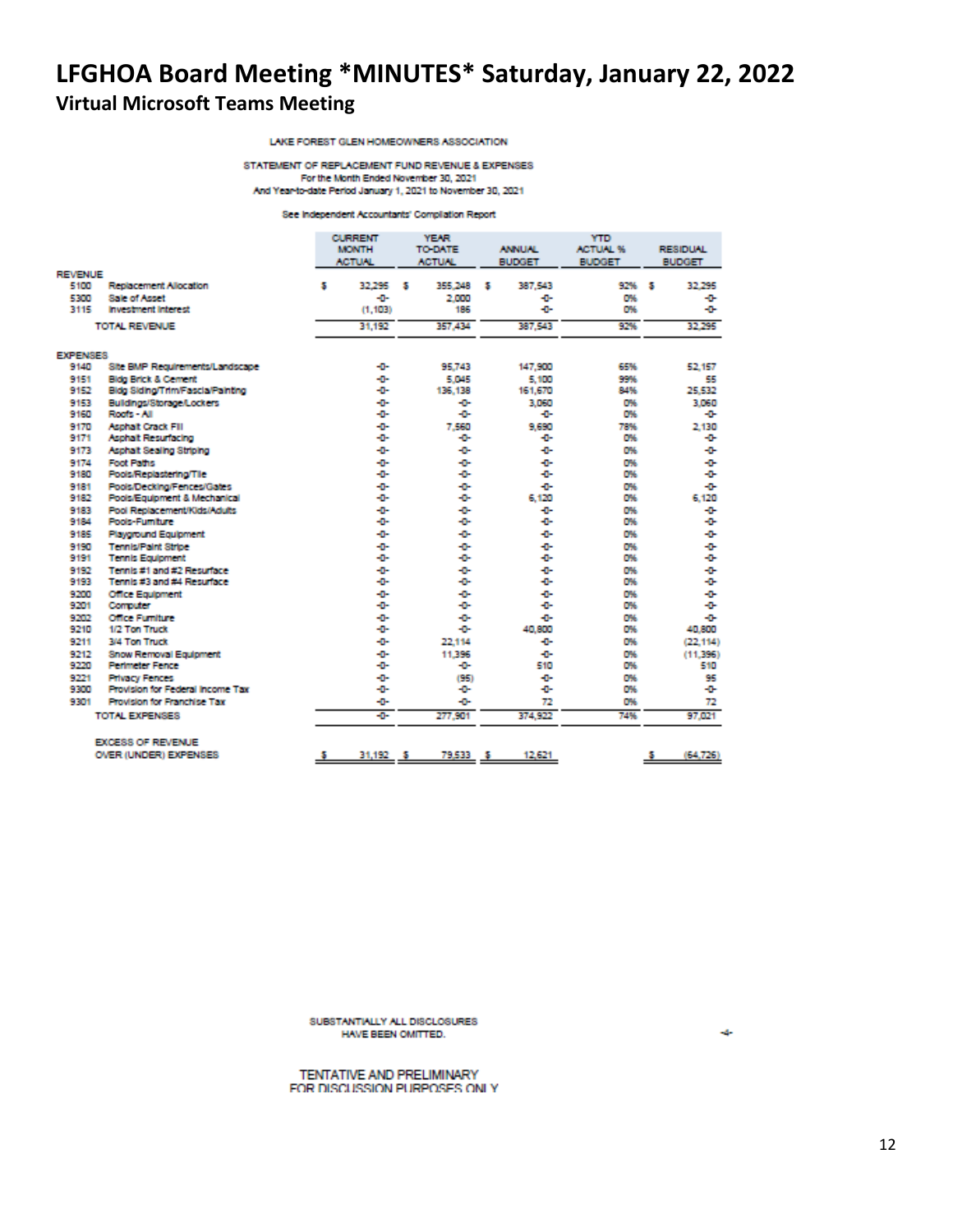LAKE FOREST GLEN HOMEOWNERS ASSOCIATION

SCHEDULE 1

SCHEDULE 1 - OPERATING EXPENSES For the Month Ended November 30, 2021 And Year-to-date Period January 1, 2021 to November 30, 2021 See Independent Accountants' Compliation Report

|                                |                                     |   | <b>CURRENT</b> |                | <b>YEAR</b>   |   | <b>YTD</b>    |                 |                 |         |
|--------------------------------|-------------------------------------|---|----------------|----------------|---------------|---|---------------|-----------------|-----------------|---------|
|                                |                                     |   | <b>MONTH</b>   | <b>TO-DATE</b> |               |   | <b>ANNUAL</b> | <b>ACTUAL %</b> | <b>RESIDUAL</b> |         |
|                                |                                     |   | <b>ACTUNL</b>  |                | <b>ACTUN.</b> |   | <b>BUDGET</b> | <b>BUDGET</b>   | <b>BUDGET</b>   |         |
|                                | LANDSCAPING EXPENSES                |   |                |                |               |   |               |                 |                 |         |
| 7000                           | Salaries - Foreman                  | s | 2,644          | з              | 30,416        | я | 33,374        | 91% \$          |                 | 2.958   |
| 7010                           | Salaries - Seasonal                 |   | 3.596          |                | 52.162        |   | 46,130        | 113%            |                 | (6.032) |
| 7020                           | <b>Employer Costs</b>               |   | 758            |                | 9.825         |   | 12,045        | 82%             |                 | 2.220   |
| 7030                           | Plants                              |   | -0-            |                | 17            |   | ÷             | D%              |                 | (17)    |
| 7031                           | <b>Irrigation</b>                   |   | ÷D-            |                | 629           |   | 1,000         | 63%             |                 | 371     |
| 7032                           | <b>Fertilizers</b>                  |   | -0-            |                | 669           |   | 1.099         | 61%             |                 | 430     |
| 7033                           | Hardscape                           |   | ÷              |                | 2.596         |   | 700           | 371%            |                 | (1.896) |
| 7035                           | Equipment                           |   | ÷              |                | 173           |   | 150           | 115%            |                 | (23)    |
| 7036                           | Equipment Maintenance               |   | -0-            |                | 259           |   | 100           | 259%            |                 | (159)   |
| 7040                           | <b>Pest Control</b>                 |   | 113            |                | 4.205         |   | 8,000         | 53%             |                 | 3.795   |
| 7050                           | Other/Uniforms & Safety             |   | ÷              |                | -0-           |   | 550           | O%              |                 | 550     |
|                                | TOTAL LANDSCAPING                   |   | 7,111          |                | 100,951       |   | 103.148       | 98%             |                 | 2,197   |
|                                | UTILITIES EXPENSES                  |   |                |                |               |   |               |                 |                 |         |
| 7111                           | Electricity                         |   | 1.565          |                | 11,906        |   | 9,400         | 127%            |                 | (2.506) |
| 7121                           | Gas                                 |   | 47             |                | 253           |   | 300           | 84%             |                 | 47      |
| 7131                           | Sewer                               |   | 88             |                | 1,524         |   | 500           | 305%            |                 | (1,024) |
| 7151                           | Garbage                             |   | 4,627          |                | 45,006        |   | 46,000        | 98%             |                 | 994     |
| TOTAL UTILITIES                |                                     |   | 6.327          |                | 58,689        |   | 56,200        | 104%            |                 | (2.489) |
|                                | POOL & TENNIS EXPENSES              |   |                |                |               |   |               |                 |                 |         |
| 7200                           | Salaries - Foreman                  |   | 1.762          |                | 20,278        |   | 22,249        | 91%             |                 | 1.971   |
| 7210                           | Salaries - After Hours Personnel    |   | 350            |                | 11.355        |   | 16,281        | 70%             |                 | 4,926   |
| 7220                           | <b>Employer Costs</b>               |   | 371            |                | 4,452         |   | 5,837         | 76%             |                 | 1,385   |
| 7230                           | Repairs & Maintenance Equipment     |   | 11             |                | 2,564         |   | 1,200         | 214%            |                 | (1.364) |
| 7231                           | Repairs & Maintenance Tennis Courts |   | -0-            |                | 1.721         |   | 100           | 1721%           |                 | (1,621) |
| 7232                           | Fences & Gates                      |   | -0-            |                | 21            |   | 300           | 7%              |                 | 279     |
| 7233                           | Decking & Tile                      |   | ÷D-            |                | 219           |   | 100           | 219%            |                 | (119)   |
| 7240                           | Supplies/Chemicals                  |   | -0-            |                | 7.731         |   | 6.750         | 115%            |                 | (981)   |
| 7241                           | <b>Supplies/Restrooms</b>           |   | -0-            |                | 1,239         |   | 750           | 165%            |                 | (489)   |
| 7242                           | Supplies/Uniforms & Training        |   | ÷D-            |                | 85            |   | -0-           | 0%              |                 | (85)    |
| 7250                           | <b>Utilities</b>                    |   | 678            |                | 19,923        |   | 21,500        | 93%             |                 | 1,577   |
| 7260                           | <b>Other/Permits</b>                |   | -0-            |                | 1,933         |   | 2,600         | 74%             |                 | 667     |
| <b>TOTAL POOL &amp; TENNIS</b> |                                     | s | 3.172          | ъ              | 71,521        | s | 77.667        | 92%             | - 5             | 6.146   |

SUBSTANTIALLY ALL DISCLOSURES HAVE BEEN OMITTED.

÷